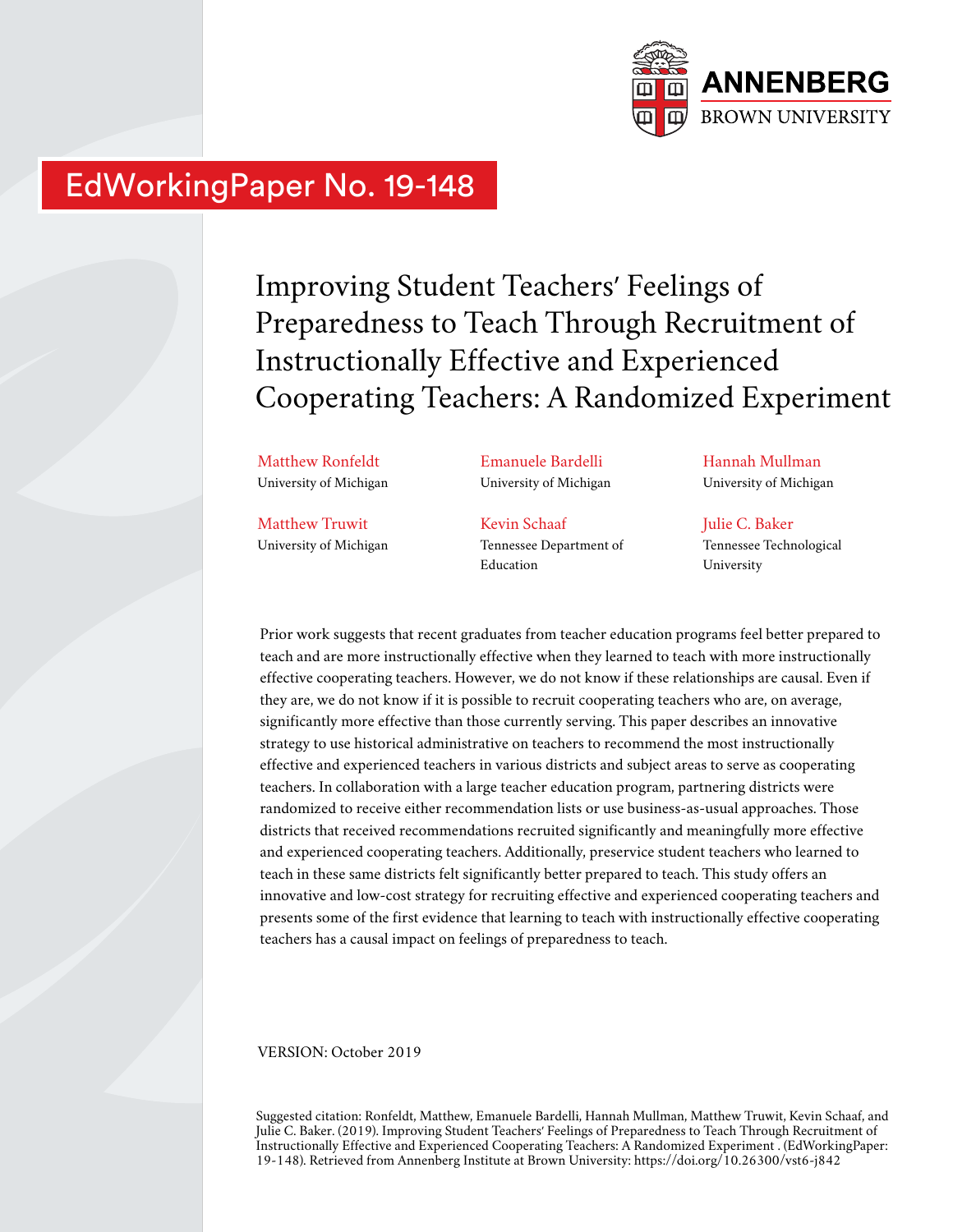## **Improving Student Teachers' Feelings of Preparedness to Teach Through Recruitment of Instructionally Effective and Experienced Cooperating Teachers: A Randomized Experiment**

Matthew Ronfeldt Emanuele Bardelli Hannah Mullman Matthew Truwit *University of Michigan*

Kevin Schaaf *Tennessee Department of Education*

### Julie C. Baker

*Tennessee Technological University* 

**Abstract:** Prior work suggests that recent graduates from teacher education programs feel better prepared to teach and are more instructionally effective when they learned to teach with more instructionally effective cooperating teachers. However, we do not know if these relationships are causal. Even if they are, we do not know if it is possible to recruit cooperating teachers who are, on average, significantly more effective than those currently serving. This paper describes an innovative strategy to use historical administrative on teachers to recommend the most instructionally effective and experienced teachers in various districts and subject areas to serve as cooperating teachers. In collaboration with a large teacher education program, partnering districts were randomized to receive either recommendation lists or use business-as-usual approaches. Those districts that received recommendations recruited significantly and meaningfully more effective and experienced cooperating teachers. Additionally, preservice student teachers who learned to teach in these same districts felt significantly better prepared to teach. This study offers an innovative and low-cost strategy for recruiting effective and experienced cooperating teachers and presents some of the first evidence that learning to teach with instructionally effective cooperating teachers has a causal impact on feelings of preparedness to teach.

**Acknowledgements:** We appreciate the generous financial support that was provided for this research by the Institute of Education Sciences (IES), U.S. Department of Education through the Statewide, Longitudinal Data Systems Grant (PR/Award R372A150015). Emanuele Bardelli and Hannah Mullman also received pre-doctoral support from the Institute of Education Sciences (IES), U.S. Department of Education (PR/Award R305B150012). We also appreciate comments on earlier draft of this paper from the Tennessee Education Research Alliance, as well as attendees at the 2019 American Education Finance and Policy conference in Kansas City, MO and at the 2019 American Educational Research Association conference in Toronto, ON. This project would not have been possible without the partnership, support, and data provided by the Tennessee Department of Education. Any errors should be attributed to the authors.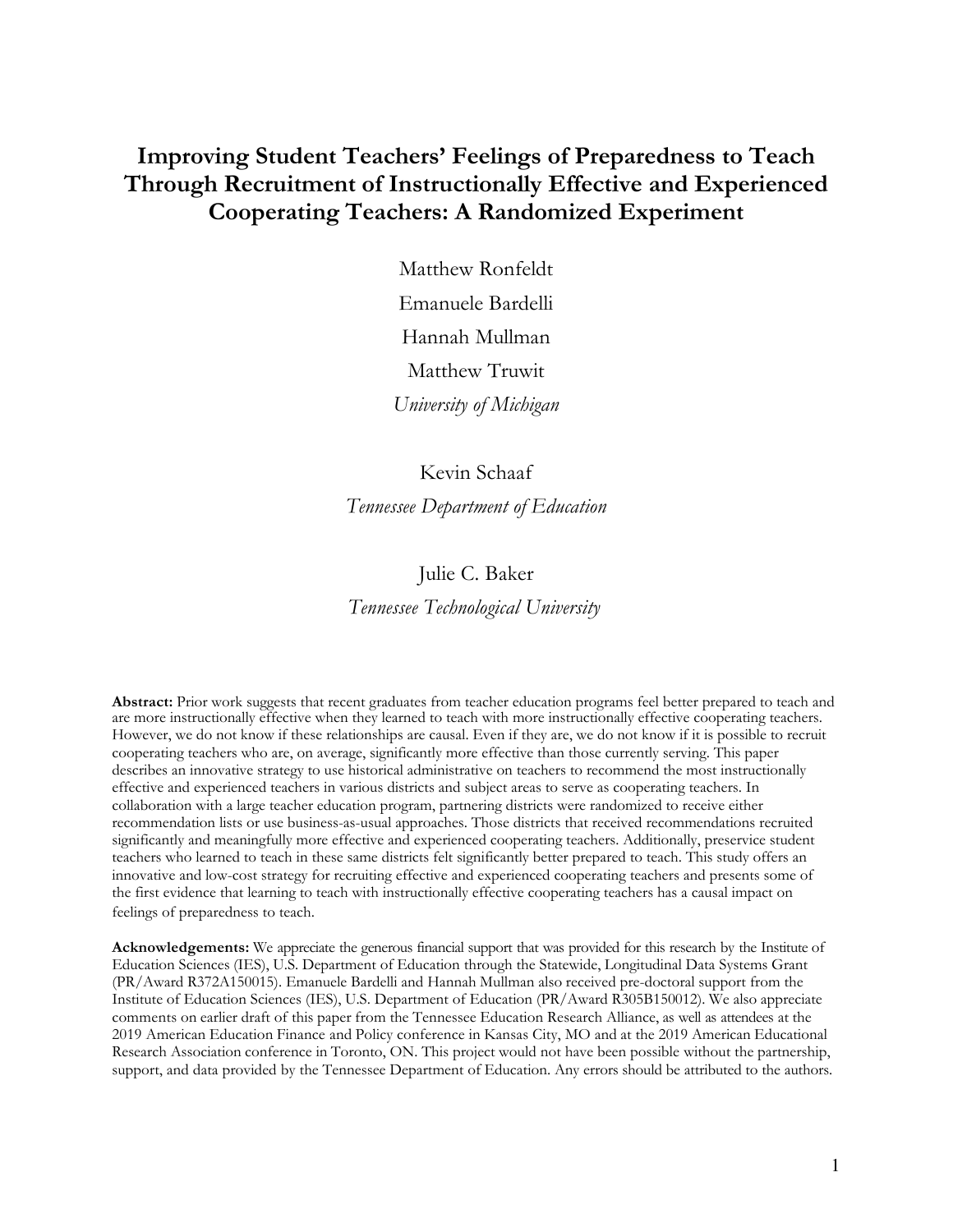#### **Introduction**

In order to receive initial certification, teacher candidates complete clinical training, often referred to as student teaching or residency, in the classroom of a cooperating teacher  $(CT) - a P-12$ teacher who mentors them as they take on classroom teaching responsibilities. There is increasing evidence that clinical training – and CTs specifically – has important influences on preservice student teacher (PST) development. New research suggests that PSTs who were mentored by instructionally effective teachers are more instructionally effective themselves once employed. Therefore, as teacher education programs strive to provide the best possible preparation for their candidates, selecting higher rated CTs is a promising lever.

However, program leaders report that it is often difficult to recruit instructionally effective teachers to serve as CTs for a variety of reasons. First, school, district and program leaders may not know who the most instructionally effective teachers in local districts are due, for example, to data privacy laws and availability of evaluation data. Second, school and district leaders may be resistant to hand responsibility of instruction over to novice teachers in the classrooms of their strongest teachers. Finally, these different stakeholders may have competing criteria for selecting CTs, some of which may not relate to a CTs' instructional effectiveness.

This study describes an initiative that aims to increase the overall instructional effectiveness of teachers serving as CTs. In particular, we test whether providing recommendations for which CTs to recruit, based upon existing administrative information, to district and teacher education program leaders both raises the average level of effectiveness of CTs and improves the quality of preparation for PSTs. Working with one large teacher education program (TEP) and the many partnering districts in which it places PSTs, we created an algorithm to identify the most instructionally effective and experienced teachers in the districts, subjects, and grade levels in which CTs were needed. We then randomly assigned districts either to receive and use recommendation lists based on this algorithm or to place PSTs as they normally would. We find that districts that used these recommendation lists were able to recruit substantially more effective and experienced teachers than other districts (by 0.4-0.7 standard deviation units across measures). Moreover, PSTs who learned to teach with this group of CTs also felt significantly better prepared to teach at the end of their clinical training (by 0.5-0.7 standard deviation units across measures).

#### **Background / Literature Review**

#### **Understanding CTs' instructional effectiveness and its likely effects on PSTs**

Three new studies have come to the same conclusion: PSTs are more instructionally effective early in their careers when they learned to teach with more instructionally effective CTs during their preservice student teaching experiences. In Tennessee, Ronfeldt, Brockman, and Campbell (2018) linked evaluation data of PSTs to the evaluation data of their CTs and found that PSTs had better observation ratings based upon the state rubric when their CTs also had better observation ratings; likewise, graduates had better student achievement gains (using TVAAS scores) when their CTs also had better student achievement gains. In subsequent studies, Ronfeldt, Matsko, Greene Nolan, and Reininger (2018) found similar associations between PST and CT observation ratings in Chicago, while Goldhaber, Krieg, and Theobald (2018a) found similar associations between PST and CT achievement gains in Washington state. These studies provide evidence to support policies, like those in Tennessee, that set minimum teaching evaluation requirements for teachers to serve as CTs. Finding similar relationships across three different studies, labor markets, and sets of measures for instructional effectiveness also suggests that these associations may be picking up real effects of CTs on PSTs. However, all three studies are correlational in nature and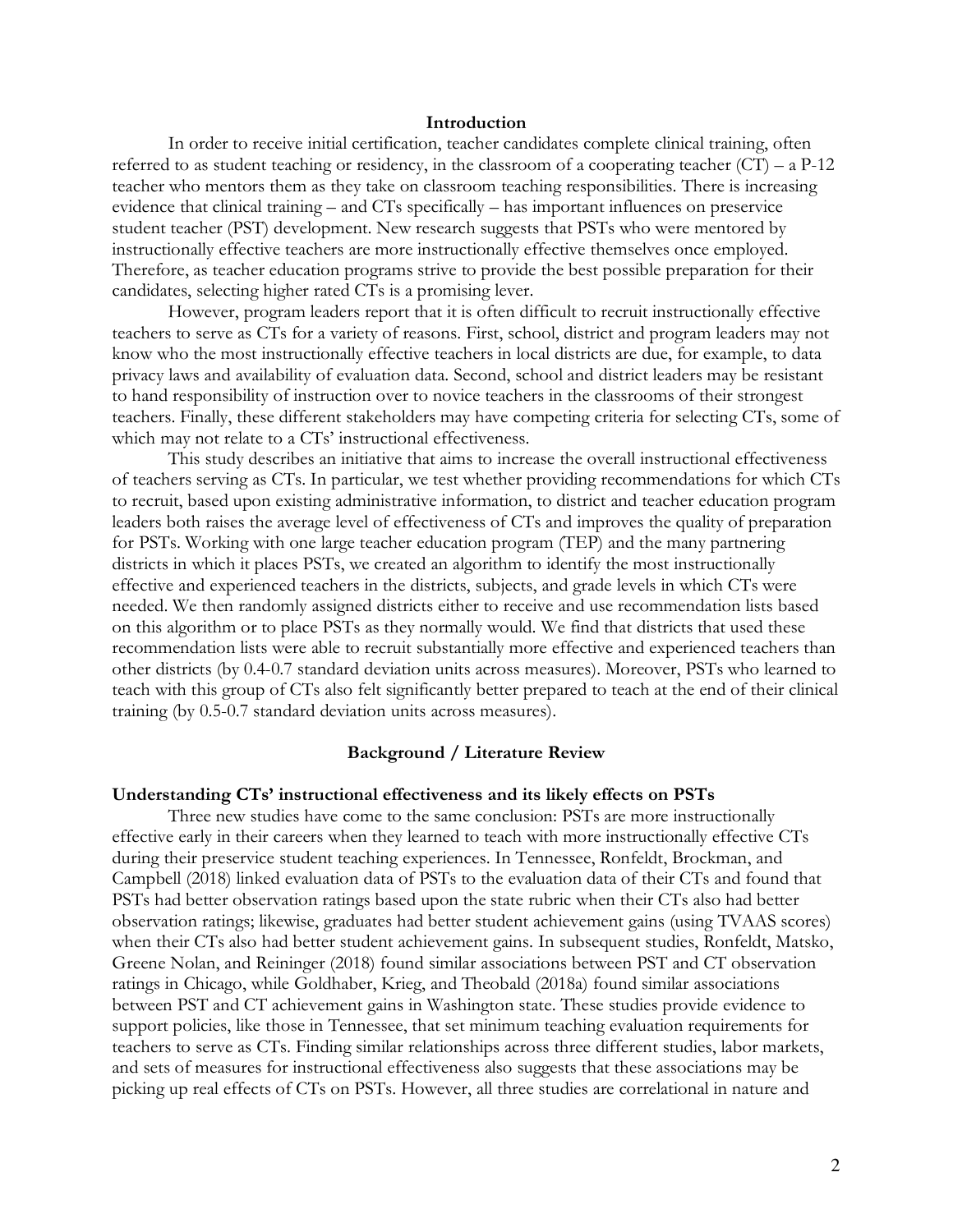thus require subsequent research relying on experimental methods to assure that these results are truly causal, a contribution of the present study.

Additionally, these prior studies provide little guidance as to the possible mechanisms by which CT instructional effectiveness may impact PST instructional effectiveness. Just as important as knowledge of the relationship between CT and PST instructional effectiveness is an understanding of *how* the former influences the latter. For this guidance, we turn instead to existing literature reviews on the research in teacher education (and specifically clinical education), consisting of primarily qualitative studies, typically self-studies, of individual programs. Based upon Gwenn (2008) and their reviews of the existing research, Grossman, Ronfeldt, and Cohen (2008) suggest that CTs serve at least two major functions: as a model of teaching and as a mentor or instructional coach who deliberately structures opportunities to learn and practice for new teachers as well as provides feedback on their teaching efforts.<sup>1</sup>

Regarding modeling, a number of studies suggest that PSTs learn how to teach, at least in part, from observing their CTs model practice and then emulate that practice. In fact, Koerner, Rust, and Baumgartner (2002) found that the PSTs they surveyed were more likely to classify their CTs as "role models" than "mentors." As part of his Social Learning Theory, Albert Bandura (1976) has demonstrated the power of vicarious learning through observing others' model behavior. One might expect, then, that highly effective CTs are effective mentors because they model best practices that their PSTs are able to emulate and pick up in their own practice. Conversely, those CTs who model poor instruction might inadvertently pass less effective practices along to PSTs. Some literature suggests that PSTs have trouble discriminating when to appropriate the behaviors and teaching practices used by their CTs (Rozelle & Wilson, 2012), while the teacher socialization literature provides evidence that novices in clinical placements may actually be incentivized to pick up custodial, regressive teaching practices modeled by their CTs (Hoy & Woolfolk, 1990; Zeichner & Gore, 1990). Recruiting instructionally effective mentors – for example, with high observation ratings along measures of classroom culture -- could be an antidote to some of this socialization.

In terms of mentoring, rather than modeling, Schwille (2008) studied the strategies used by mentors of novice teachers who were known as effective embodiments of "educative mentoring" – mentoring grounded in learning theories that position the learner (here, the PST) as an active participant in the learning process. Given this dynamic, it is conceivable that more effective P-12 teachers are able to translate their considerable instructional skills into more effective mentoring for their PSTs. Schwille (2008) documented many such mentoring strategies, including providing coaching while the PST is in the act of teaching, brief coaching interactions between classes or activities, more formal and structured post-observation debriefs, co-planning and co-teaching lessons, and videotape analysis. She contrasted these deliberate coaching practices with an "osmosis" approach "where the mentor hopes the novice will 'see' and pick up on something on her or his own" (p. 148). In addition to employing different coaching pedagogies, CTs also provide both emotional support when needed (Glenn, 2006) and a balance of autonomy and encouragement (Yendol-Hoppey, 2007). It is possible that more instructionally effective teachers are more adept at

 $\overline{a}$ 

<sup>1</sup> The term "model" and "modeling" have been used to represent many different activities. We here refer to the CT as a "model" in a very simplistic and rudimentary sense – where, through enacting teaching aimed at P-12 students, the CT demonstrates teaching to the PST, regardless of the degree to which this demonstration is deliberately meant to teach anything specifically to the PST. Others have written about forms of modeling where CTs deliberately structure their enactments of teaching in ways that are meant to demonstrate very specific aspects of practice and where the enactments are structured in a way to ensure that the PST observes and learns from these enactments; we are not here referring to these more deliberate forms of modeling.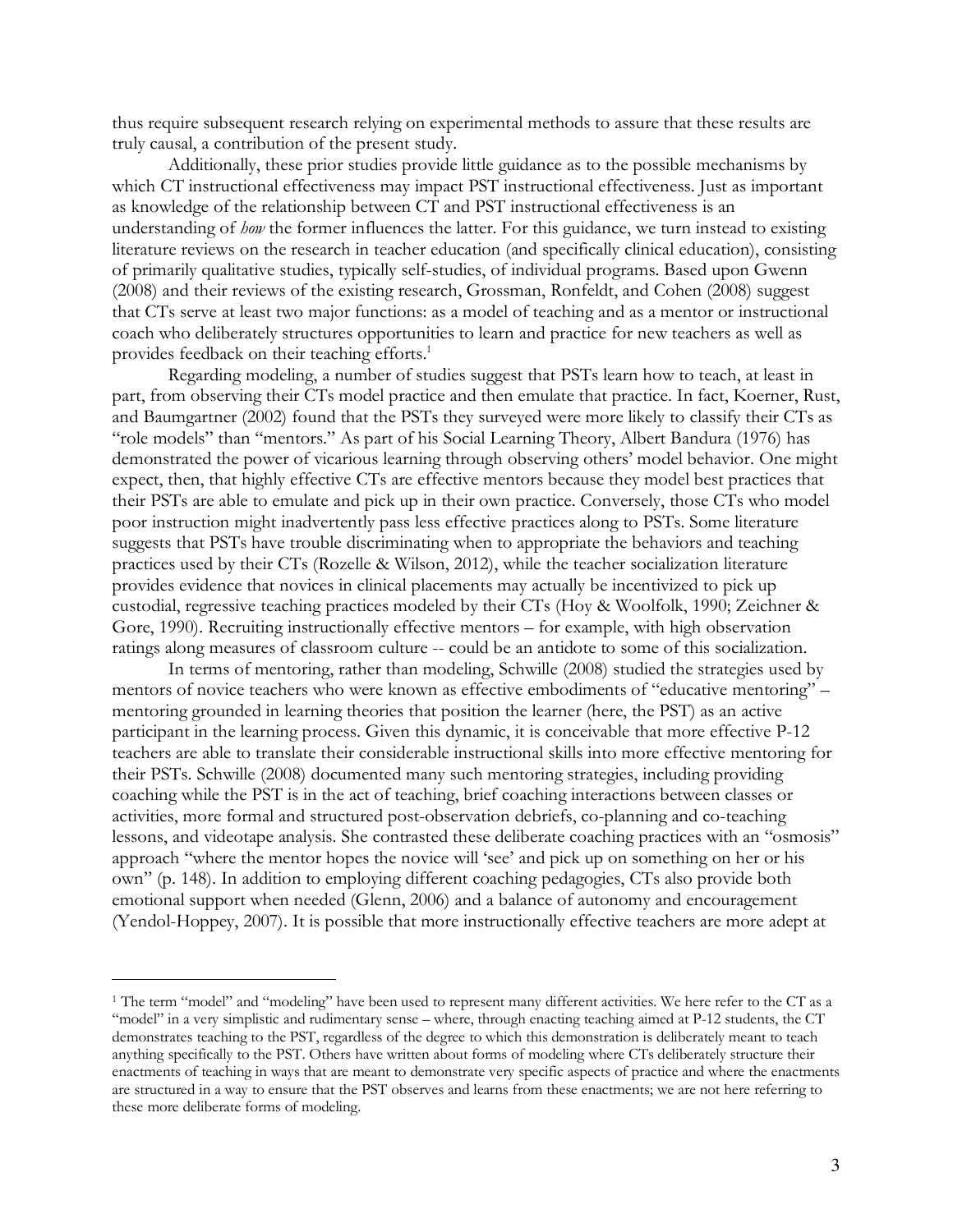these mentoring practices; it is also likely that these mentoring practices require skills and capacities distinct from those needed for effective teaching of P-12 students.

The empirical basis linking CT practices – whether as mentors or as models – to outcomes for PST learning is especially thin. One exception is McQueen (2013) who designed a training program focused on supporting randomly assigned CTs in providing their candidates with more choice/autonomy about which area of teaching on which to focus and then maintaining a sustained focus in their feedback on that area over time. Per the typology described above, this training promoted a mentorship model for CTs, rather than a modeling one. McQueen found that those candidates who worked with trained CTs received stronger evaluations on their teaching, though differences were significant in only some specifications. These results are consistent also with a large body of research finding consistently positive effects of professional development programs that target the coaching practices of mentors of inservice, rather than preservice, teachers (see Kraft, Blazar, and Hogan (2018) for a review of this literature).

We know of two other studies that attempt to link CT practice with PST outcomes. Matsko, Ronfeldt, Greene Nolan, Klugman, Reininger, and Brockman (2018) looked at all CTs who served in the Chicago area and found evidence in support of the two functions of CTs – as models and mentors – that Grossman, Ronfeldt, and Cohen (2008) described. Namely, they found that PSTs reported feeling better prepared to teach at the end of their programs when CTs received better observation ratings (based upon the district evaluation rubric) and when PSTs reported that their CTs modeled more effective instruction as well as provided more frequent and/or better quality feedback, instructional support, autonomy and encouragement, collaborative coaching, and job assistance. In a subsequent, related study, Ronfeldt, Matsko, Greene Nolan, and Reininger (2018) also found that PSTs had better first-year observation ratings (based upon district evaluations) when their CTs received better observation ratings and when their CTs reported more mentoring focused on specific instructional practices, including those evaluated on the district rubric.

Based upon literature reviewed above, there is then evidence that CTs perform both a modeling and mentoring function and that both functions are related to PST outcomes. Less clear, though, is how these two functions could serve as mechanisms for explaining the relationship between CT and PST instructional effectiveness observed in prior studies. Finding measures of CT instructional effectiveness to predict PST instructional effectiveness and readiness to teach intuitively seems to support the first function – modeling effective instruction – as a mechanism for the observed relationship. Namely, PSTs may improve simply by observing and emulating the instructionally effective teaching being demonstrated by their CTs. However, it is also possible that coaching quality fully mediates any impact that CT instructional quality may have on PST instructional quality. More instructionally effective teachers of P-12 students may tend to be better instructional coaches of new teachers, perhaps because their knowledge of effective teaching supports them in being able to better notice and provide feedback on what may be lacking in their PSTs own enactments of practice. In other words, PST improvement may not result from emulating their CTs' teaching at all, but instead the improvement may result from rich opportunities to learn to teach that were deliberately designed and facilitated by more instructionally effective CTs who are better at designing these kinds of opportunities.

For mentoring to fully mediate the impact of CT instructional effectiveness on PST instructional effectiveness, though, we would first expect to find evidence that more instructionally effective teachers of P-12 students provide, on average, higher quality mentoring to PSTs. There is some evidence that this is the case. Ronfeldt, Goldhaber, Cowan and Bardelli (2018) developed and studied an initiative similar in many ways to the study described in this paper. After their partner programs over-recruited CTs, the authors used prior administrative data on CTs' instructional effectiveness (observation evaluations and student achievement gains) and years of experience, as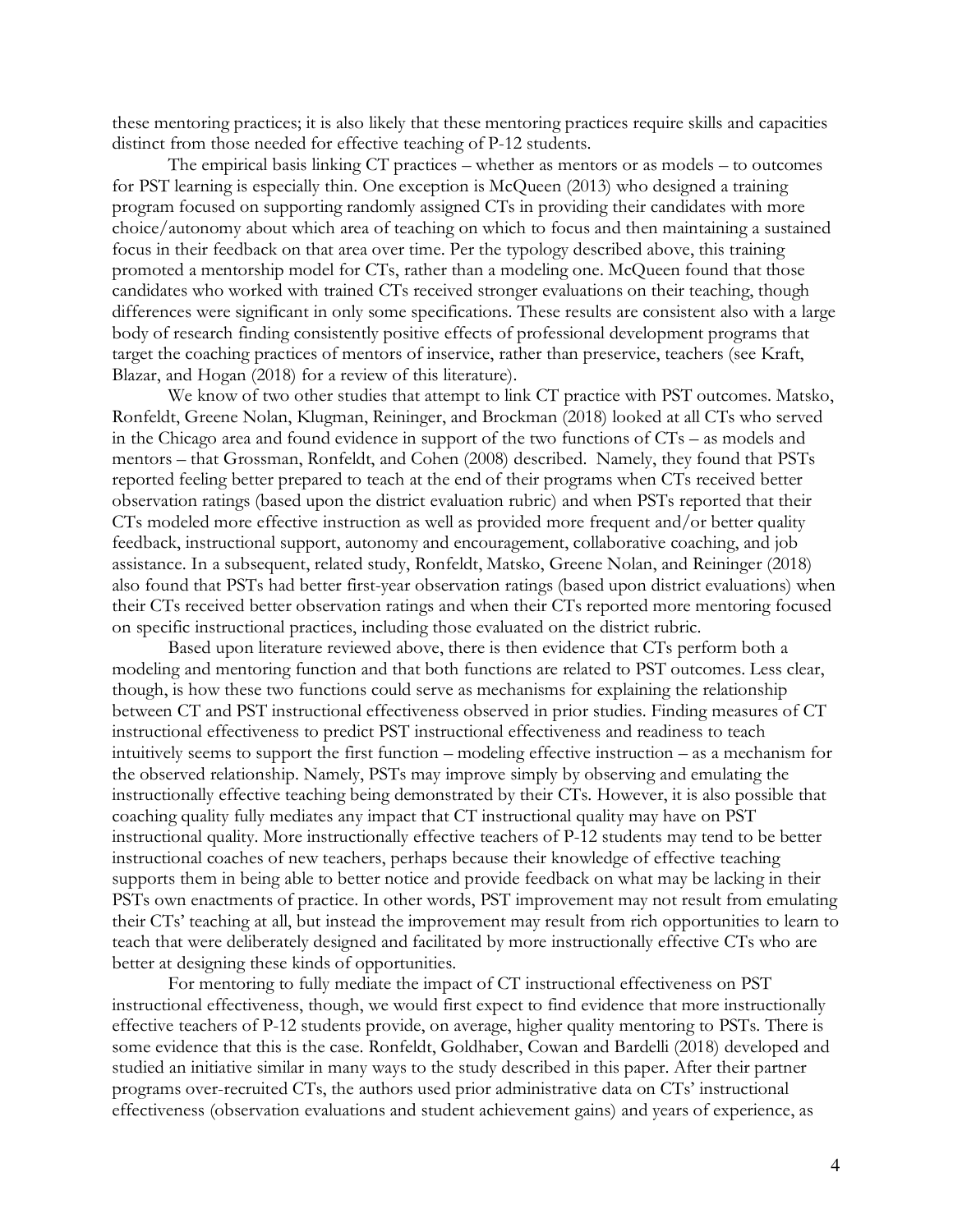well as the schools in which they worked (average student achievement gains and teacher retention rates) to create a "placement index" meant to predict more and less promising placements. Using the median as the cutoff, the authors randomly assigned PSTs to be placed in either lower- or higherindex placements. Compared to PSTs assigned to low-index placements, peers placed in high-index placements reported that their CTs modeled or demonstrated more effective instructional practices; though not statistically significant, they also tended to feel better prepared to teach. More relevant to the present argument, high-index PSTs reported that their CTs engaged in more frequent coaching activities (including provision of feedback) that was also of a better quality; furthermore, they reported greater opportunities to practice different aspects of teaching in their placements.

While these results are consistent with the conclusion that more instructionally effective teachers of P-12 students tend, when serving as CTs, to provide better mentorship to PSTs, other explanations are possible. Beyond measures of instructional effectiveness, the placement index was also based on school-based measures, including average teacher retention, which is known to signal school working conditions (Ronfeldt, 2012). It is then possible that better school working conditions facilitated higher-index CTs in having more support and opportunity to mentor PSTs; that is, it could have been an effect of the placement school and not of the CT. The present study extends this prior work by focusing on only measures of teachers' instructional effectiveness and experience (without school-based measures) to predict more promising placements. It also randomizes neighboring districts to receive recruitment lists rather than randomizing PSTs to either higher- or lower-index placements. An advantage of the present randomization approach is that it allows us to have a business-as-usual comparison, whereas the comparison in the prior study was the low-index group which was, in some sense, manufactured as part of the research. This design allows us to test whether an intervention that is relatively low-cost and easy to reproduce can improve placements, on average, over typical approaches. In so doing, it also offers credibly causal evidence for the impact of being assigned to an instructionally effective and experienced CT on PST readiness to teach.

#### **The current state of placement procedures**

The review above suggests that there is already substantial evidence that recruiting instructionally effective and experienced teachers to serve as CTs is likely a good idea. To what degree is this already a priority among program and district/school leaders? In this section we review the existing literature about how student teaching placements are currently made, the kinds of obstacles that program and district/school leaders face in recruiting teachers (especially instructionally effective ones) to serve as CTs, and whether or not existing placement procedures are already targeting and getting the most instructionally effective teachers to serve.

#### *Existing placement procedures.*

A handful of empirical studies help shed light on factors that influence the selection of CTs. In particular, demographic match between PST and CT, proximity to the TEP, and CT and placement school characteristics seem to influence which teachers get selected to serve (Krieg, Goldhaber, & Theobald, 2016; Maier & Youngs, 2009). We know of two studies that explore the placement procedures in specific labor markets. Reflecting the literature reviewed above, both of these studies find that TEP leaders and other stakeholders report considering a potential CT's ability to model effective instruction with students as well as support and mentor a PST. In the first of these studies, set in Washington state, St. John, Goldhaber, and Krieg (2018) identify a similar fivestep process used across eight TEPs to make PST placements. The authors point out that day-to-day demands and concerns of different stakeholders may cause placement procedures to deviate from these steps, but that broadly, TEPs begin by assessing their needs and contacting district and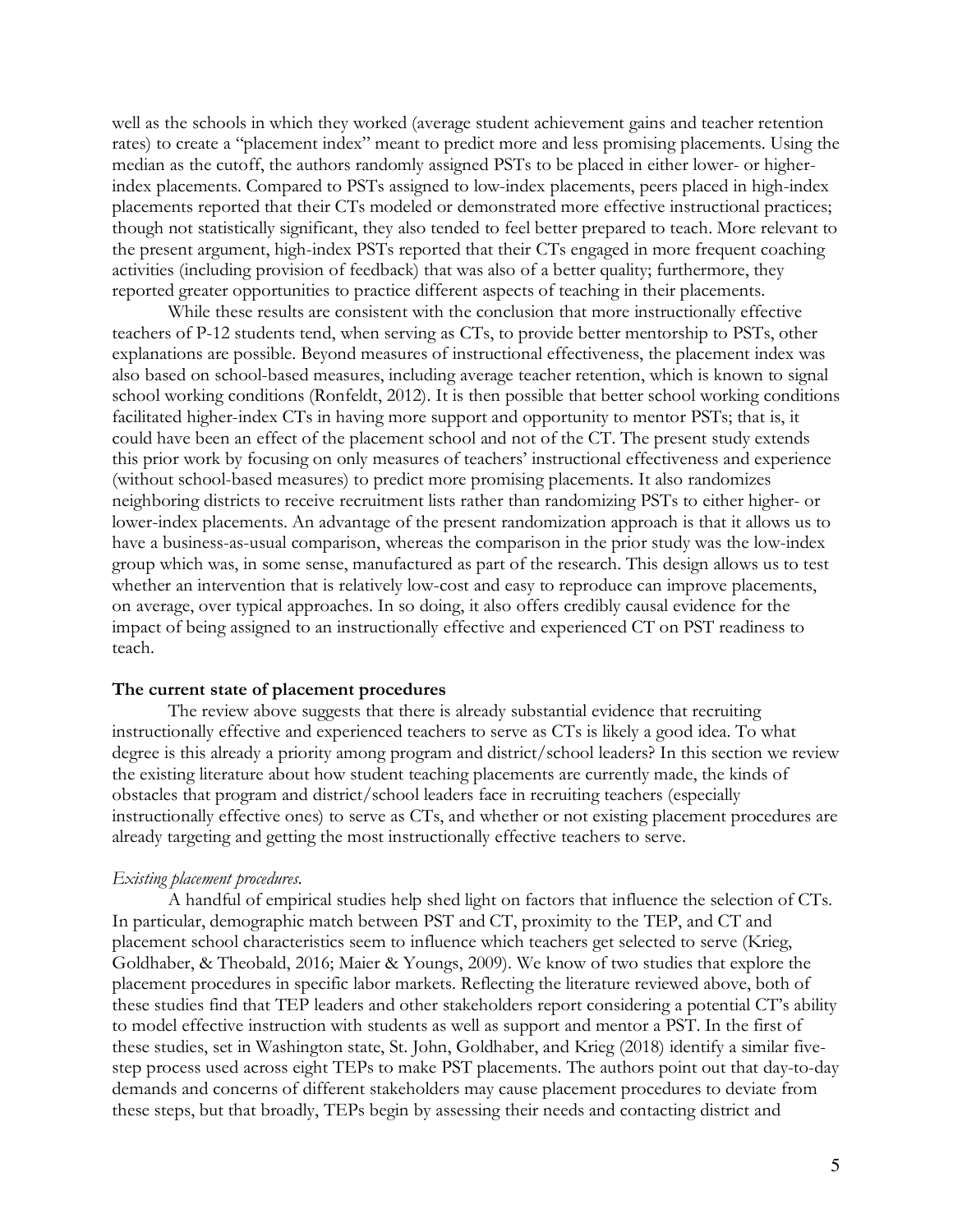schools. The schools and districts evaluate their capacity to host, and eventually, PSTs, CTs, and principals meet to determine whether the placement is a good match.

Conversely, in Tennessee, where the present study takes place, Mullman and Ronfeldt (under review) found that placement procedures varied both across and within TEPs. Districts and schools each assumed different roles and responsibilities for the selection of CTs along a spectrum ranging from wanting full control of the process to allowing PSTs themselves to find their own placements. Moreover, if a TEP placed PSTs in multiple districts, they typically used a variety of systems for selecting CTs. Tennessee also has policies in place for clinical practice, including requirements for diversity of experience and a minimum of two placements, which gave TEPs additional considerations for selecting CTs.

In their National Council on Teacher Quality (NCTQ) report, Rickenbrode, Drake, Pomerance, and Walsh (2018) look across TEPs for graduate students and conclude that CTs' instructional effectiveness is not a consistent priority in placement procedures. Out of the 506 TEPs they study, they find that even in the eight states that set effectiveness criteria for CTs, only about half of programs take action to ensure these are honored and met. In the context of discussions of the current study, stakeholders have raised a variety of potentially competing priorities that might play a role in placement, including rewarding seniority, providing "help" to a struggling teacher, and a sense of turn-taking to give every teacher a chance to serve as a CT.

#### *Challenges to recruiting (instructionally effective) CTs.*

Both St. John and colleagues (2018) and Mullman and Ronfeldt (under review) identified knowledge gaps as obstacles to recruiting instructionally effective CTs. Typically, due to privacy laws, data about value-added to student achievement and observation ratings are not available to TEPs or PSTs. While district leaders and school administrators might know who the most effective teachers are, they may not share that information with TEPs. Mullman and Ronfeldt (under review) talked to TEP leaders who said they simply had to trust that their district partners were complying with state regulations for instructional effectiveness. Additionally, both studies described above found evidence that stakeholders may prioritize other traits when selecting CTs. These include differences in opinion about the role of the CT (i.e. as mentor or model), social networks (TEPs often recruit alumni from their programs to serve), ease of onboarding (once a TEP has a relationship with a teacher, they may try to use that CT again), or conceptions of how well a teacher works with other adults (St. John, Goldhaber, & Krieg, 2018; Mullman & Ronfeldt, under review). There is a prevalent belief, for example, that working with adult learners differs from working with young learners, so instructional effectiveness measures might not tell TEPs a great deal about a teacher's capacity to mentor a PST. Moreover, PSTs who provide feedback about their satisfaction with their CT, whether solicited through an evaluation or not, might focus more on their perception of the quality of their relationship or the kinds of coaching they received, rather than on perceptions of value-added measures.

It is also plausible that the most effective teachers may be hesitant to serve in the current climate of accountability. Teachers who serve as CTs give a large portion of instructional time to their less experienced PSTs, which they fear may negatively impact their value-added scores (Goldhaber, Krieg, & Theobald, 2018b; SAS Institute, 2014; Ronfeldt, Bardelli, Brockman, & Mullan, in press). In Tennessee, Ronfeldt and colleagues (in press) explored this possibility by measuring the impact of serving as a CT on both value-added measures and observation ratings. Allaying these concerns, they found no effects on value-added and small, positive effects on observation ratings.

St. John and colleagues (2018) also found concerns that CTs who served multiple times might feel burnout. Mentoring a novice requires a great deal of time and effort, and the work is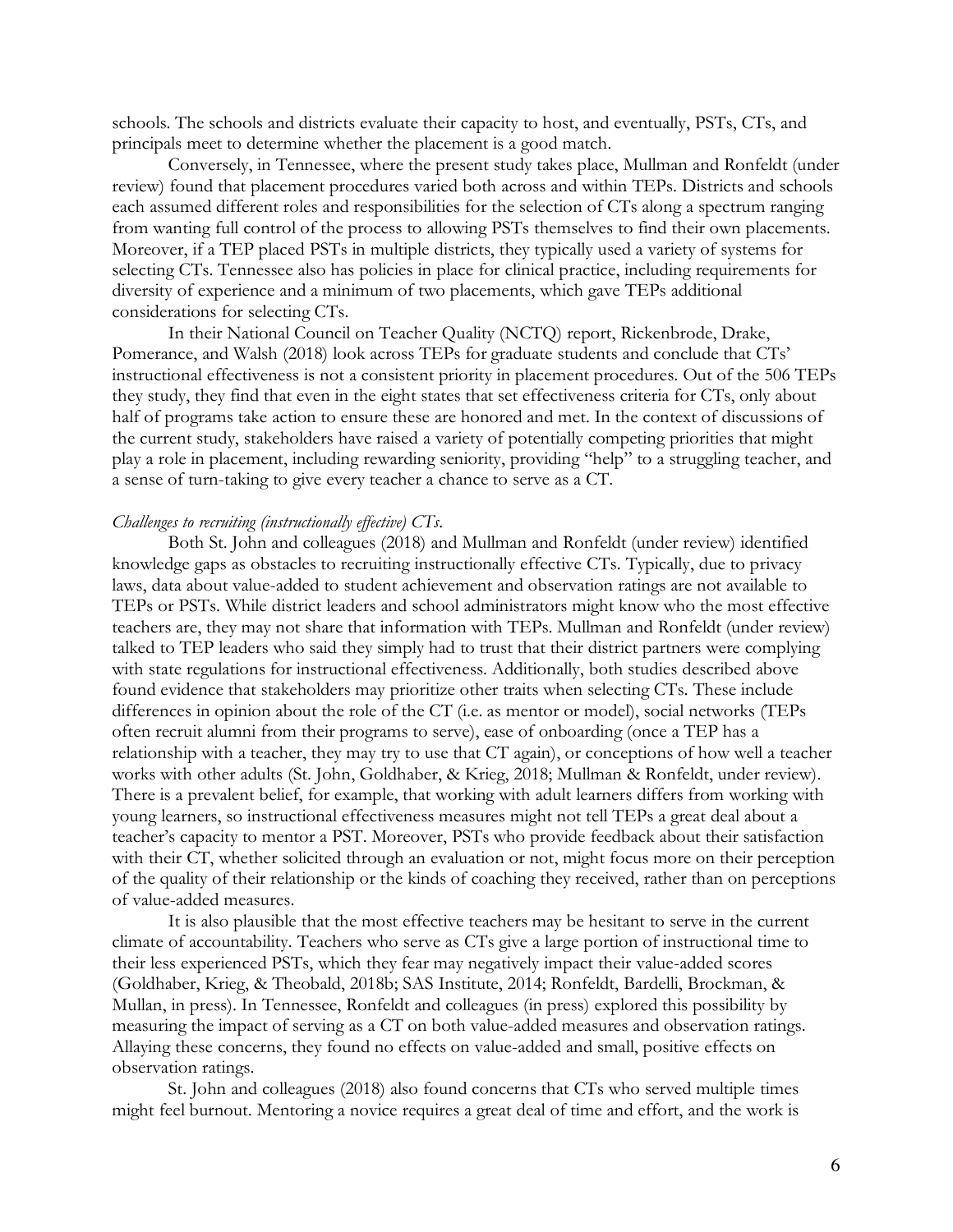rarely compensated more than a few hundred dollars, if at all. Some stakeholders interviewed by the authors reported feeling hesitant to ask the same high-quality CTs to serve again and again as they worried they were putting undue burden on these teachers.

#### *Do existing placement procedures work?*

The wide variation in placement procedures – as well as the many obstacles to recruitment that exist – cast some doubt that the existing practices always result in selection of the most instructionally effective CTs. Yet, there is some evidence that program and district/school leaders are already recruiting individuals to serve as CTs who are relatively more effective and experienced than other teachers. Examining 21 programs in Tennessee, for example, Ronfeldt, Brockman, and Campbell (2018) found that CTs had significantly better observation ratings and valued-added to student achievement measures (VAMs) than other teachers in the state, though they had similar levels of teaching experience. Across preparation programs in Chicago, Gordon, Jiang, Matsko, Ronfeldt, Greene Nolan, and Reininger (2018) find that, compared with non-CTs, CTs had better REACH observation ratings and were more likely to have a master's degree, be tenured, and be National Board Certified; however, they had statistically similar VAM scores. In Washington state, Goldhaber, Krieg, and Theobold (2018a) find that, all else being equal, teachers with more experience are more likely to host a student teacher, but teachers with greater VAMs are not.

Given that recruiters seem to already be tapping more instructionally effective and experienced teachers to serve as CTs, we were concerned that the pool of effective teachers in needed grades/subjects/districts might already be exhausted. If so, then supplying district/school/program leaders with recommendations about effective and experienced teachers to recruit might have little or no effect. We wondered whether there would even be enough alternative, more effective teachers willing to serve to make a significant difference. Even if enough effective alternatives were available, we were concerned that some of the other obstacles described above, including concerns over evaluations being harmed and alternative recruitment criteria, might obstruct efforts to use recommendation lists to nudge recruitment. As a result, our first research question centers on whether or not providing recommendation lists alone increases the effectiveness and experience of recruited CTs, while our second and third return to the question of whether and how instructionally effective CTs impact PST preparation.

It is also instructive to emphasize here the strong policy relevance of this first research question. This study was designed in close partnership with our state department partners in an effort to provide a test of the lowest cost policy lever that we identified as a means of potentially raising the overall instructional effectiveness of the pool of CTs. Initial study design conversations considered the possibility of testing the use of cash incentives as a means of attempting to recruit more instructionally effective teachers to serve as CTs, but that idea was shelved in favor of the present study out of concern for the need to test a strategy that could be sustainable in the absence of grant funds. Moreover, jumping right to incentives would have presumed that providing better recruitment information (absent accompanying incentives) would not suffice; we decided to test whether providing better information alone could move the needle before moving to incentives.

#### **Research Questions**

- RQ 1. Compared to the districts using business-as-usual recruitment strategies, are the CTs in districts that used the CT recommendation lists more instructionally effective?
- RQ 2. Do student teachers report feeling more instructionally prepared when their CTs were recruited using targeted recruitment lists?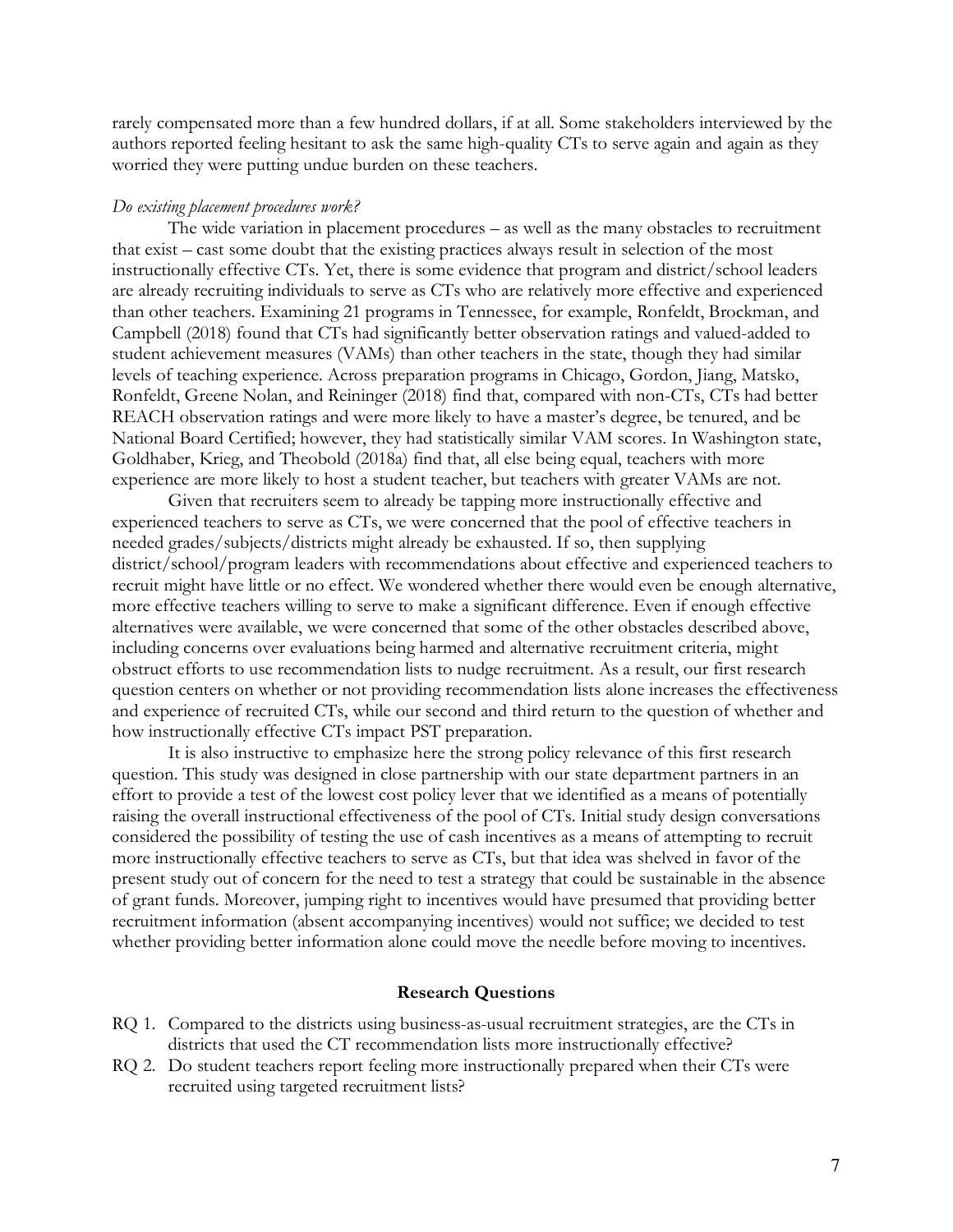RQ 3. Does perceived mentoring quality change when CTs are recruited using targeted recruitment lists?

#### **Methods**

#### **Research Design, Context, and Sample**

For this initiative, we partnered with Tennessee Technological Institution (TTU), a large provider that uses a residency model, where candidates complete a year-long placement<sup>2</sup> in their CTs' <sup>3</sup> classroom(s). In 2017-18, the program placed 162 candidates in 22 neighboring districts. Candidates needed to complete their residency in subjects/grade levels appropriate for their specific program endorsement areas; e.g., candidates pursuing elementary endorsements were placed in grades K-5. Additionally, candidates were able to request a specific county/district in which they wanted to be placed, especially to accommodate geographic and travel constraints.<sup>4</sup>

We used this information to identify, for each candidate, all teachers that matched her requested county/district-by-grade band-by-subject "block." We then used prior information on instructional performance and years of experience (from administrative data) to identify the most instructionally effective and experienced potential CTs in these blocks (see below for details) and – based upon this information – generated "recommendation lists" to guide CT recruitment. Our state partners, with our technical support, then randomly assigned neighboring districts to receive these recommendation lists and requested district leaders who received the lists to begin their recruitment with teachers named on the lists, starting where possible with the teacher at the top of the list (highest ranked). District leaders were also advised to use their best judgement and to skip any listed teachers that they felt it inappropriate or unwise to recruit and to instead move to the next listed teachers. Among districts assigned to treatment, district leaders took primary responsibility for outreach and recruitment in ten districts, while TTU leaders took primary responsibility in two districts; in the latter case, TTU leaders reached out directly to school leaders and/or specific teachers. In these cases, the state shared recommendation lists with TTU leaders, who then used them for CT recruitment.

#### **Recruitment Procedures**

l

In this section, we elaborate on the specific algorithm we used to generate the recommendation lists. We calculate a composite measure of instructional effectiveness as the

<sup>2</sup> PSTs in TTU completed their residency experiences in only one placement, except for 20 PSTs had musical or special education placements, and needed to complete a second placement to fulfill their specific credentialing requirements. We generated new targeted recruitment lists for these PSTs and shared them with TTU following the same process as for the same recruitment drive.

<sup>3</sup> TTU uses the term "mentor" instead of "cooperating teacher (CT)" and "resident" instead of "preservice student teacher (PST)." We use "CT" and "PST" because these are more common terms in the teacher education literature, and in order to be consistent with the terminology used in the rest of this manuscript.

<sup>4</sup> Because we had to generate these lists many months prior to the beginning of the academic year, centralized information on which teachers were assigned to teach which subjects, courses, and grade levels were not yet available. Thus, we used TDOE course files from prior years to identify all the subjects, courses, and grade levels that teachers had previously been assigned to predict which teachers might be potential matches for the relevant blocks/candidates. Because teachers sometimes switch subjects and grades from one year to the next, recommendation lists sometimes included teachers who did not actually match the needed subject-grade blocks. In these cases, administrators in charge of recruitment were advised to note such misclassifications and then move to the next teachers in the recommendation lists.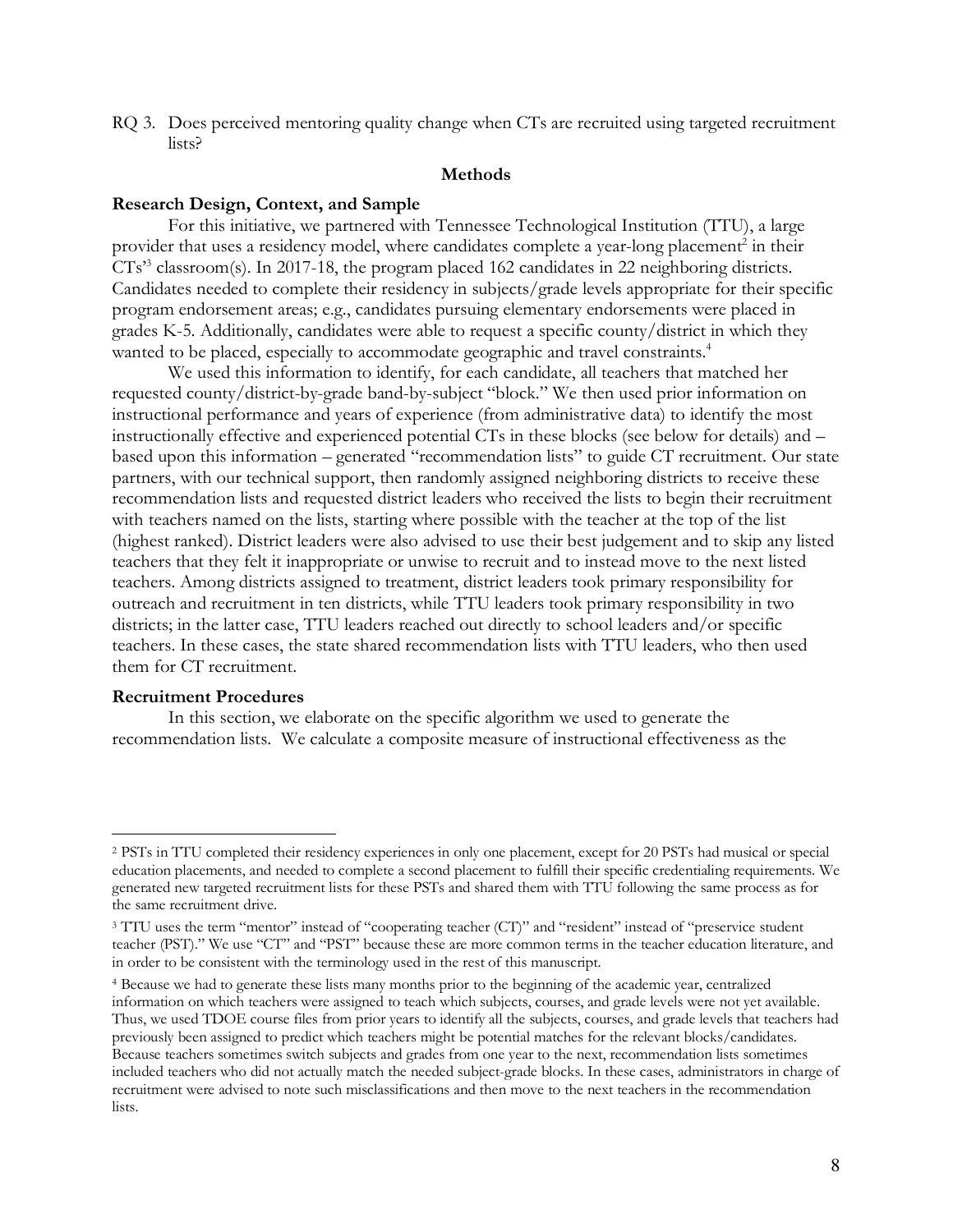weighted average of observation ratings<sup>5</sup> (OR), value-added measures<sup>6</sup> (VAMs), and years of experience. We first standardize each measure within teaching field<sup>7</sup> at the state level. This procedure uses the following formula:

$$
Y_{STD_i} = \frac{Y_i - Y_b}{\sigma_{Y_b}}
$$

where  $\overline{Y_b}$  and  $\sigma_{Y_b}$  are the state-wide mean and standard deviation for variable  $Y_i$  within placement block b. For OR and VAM, we average the scores for the three preceding school years, weighing the year immediately preceding placement as 50% of that measure and the other two 25% each. This can be represented as:

$$
EVAL_{i} = 0.25 \cdot EVAL_{it-3} + 0.25 \cdot EVAL_{it-2} + 0.50 \cdot EVAL_{it-1}
$$

We then calculate a final placement quality measure as

$$
QUALITY_i = 0.40 \cdot OR_i + 0.40 \cdot TVAAS_i + 0.20 \cdot EXP_i
$$

where  $OR<sub>I</sub>$ , TVAAS<sub>I</sub>, and EXP<sub>i</sub> are the standardized weighed averages described above. EXP<sub>i</sub> is the number of years of experience reported for school year 2016-2017.

#### *Missing Evaluation Data*

l

We have some missing evaluation data for the years that we use to calculate the placement quality measure. At this time, we decided not to impute or otherwise calculate possible values for these data (e.g., using Bayesian Shrinkage). Instead, we just remove the variable from the calculations and adjust the weights to reflect the data that is present. For example, if observation scores are not available for teacher *i* for time  $t - 3$ , her evaluation scores will be weighed as 0.50 for  $t - 2$  and 0.50 for  $t - 1$ . Other combinations of missing data follow the same procedure.

We also made the decision to exclude (i.e., treat as missing) individuals for whom only experience, without other quality measures, was available. Our partners at the Tennessee Department of Education have argued that calculating quality based only on years of experience does not add anything new for school administrators and district leaders, as experience is an easy variable to observe in teachers.

<sup>5</sup> In Tennessee, most teachers are evaluated using the Tennessee Educator Acceleration Model (TEAM) rubric. This rubric evaluates teaching practice along four domains (i.e., planning, instruction, environment, and professionalism) on a 1 to 5 point scale (from significantly below expectations to significantly above expectations). All teachers in the state are evaluated at least once each school year. About 20% of teachers in the state are evaluated using different observation rubric than the TEAM. We rely on the equating work done at the Tennessee Department of Education when using observation scores from districts that use different observation rubrics.

<sup>6</sup> Tennessee uses the Tennessee Value-Added Assessment System (TVAAS) to calculate teachers' contributions to test scores. The models used to calculate teachers' VAM scores differ from traditional econometric models insofar that they do not directly include student demographic characteristics in the regression models. Instead, student growth scores are calculated using lagged growth models at the teacher level. More technical information on the modeling of TVAAS scores is available here: https://tvaas.sas.com/

<sup>7</sup> We use teaching fields as a proxy for endorsement area for teachers. We identify teaching fields using teacher assignments at the course level and we infer which endorsement teachers are likely to have. We have cross-referenced the crosswalk between courses and endorsements with our TTU partners to ensure that recommended placements would fulfill the requirements for being recommended for a specific endorsement.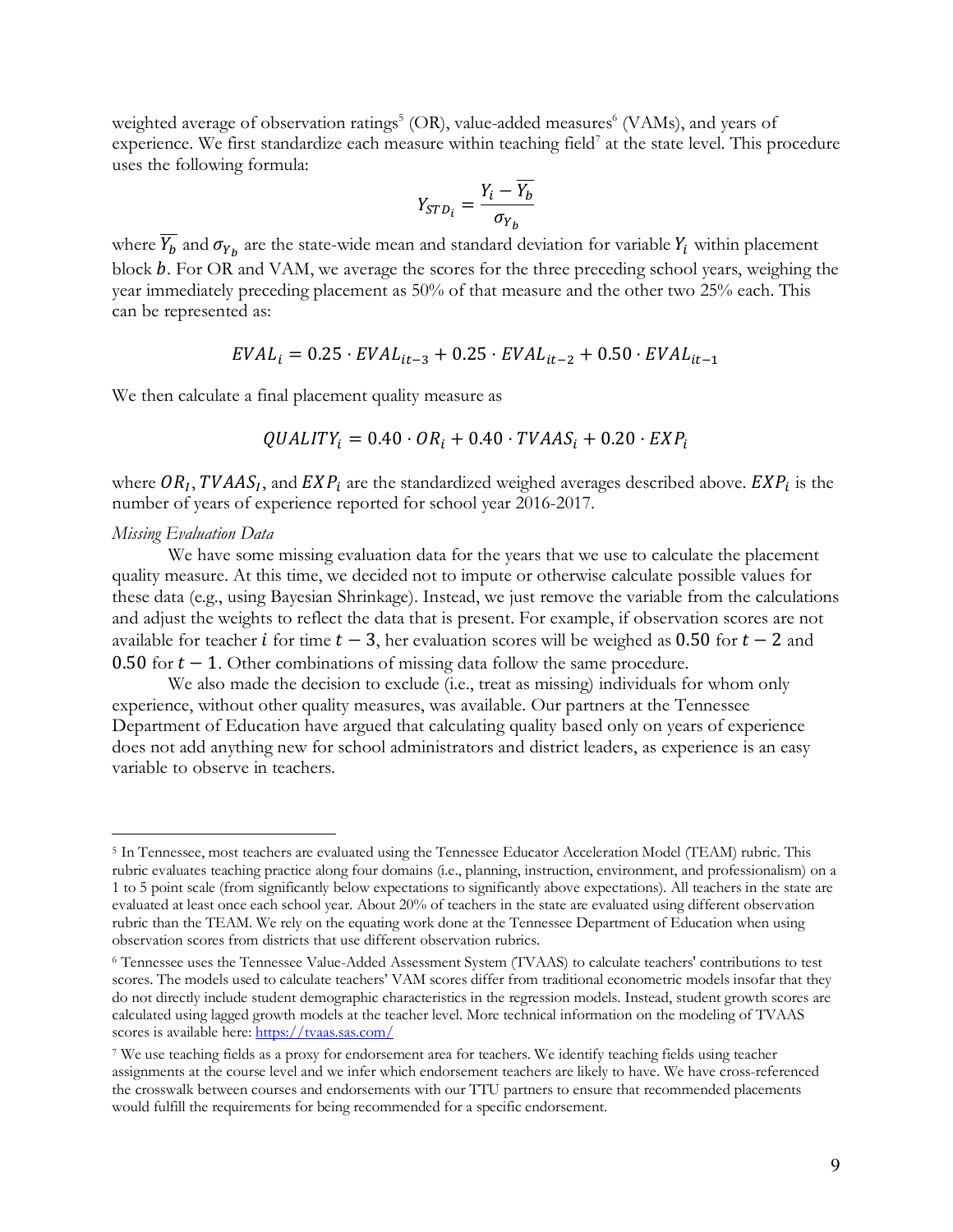#### *CT Eligibility*

We decided that teachers are eligible to be CTs when their quality measures are in the upper three quintiles of the quality distribution. Thus, the targeted recruitment lists are organized by quality score, where the potential CTs with the highest quality score are at the top of the list and thereby the ones we ask the district/TEP leaders to recruit first. If the district/TEP leader asks all teachers on the lists we send them and still cannot recruit a CT for a candidate, at that point, we expect them to recruit in whatever way they typically would otherwise. Our rationale is that their business-as-usual approaches are preferable to suggesting they recruit CTs towards the bottom of the quality distribution. Additionally, we want to avoid the possibility of recommending CTs who may not meet the minimum level of effectiveness (LOE) score to serve as a CT.

This approach also mitigates a potential sensitivity that might arise with the practice of sending districts a ranked list of recommended teachers – because our list only includes teachers who are ranked approximately at or above "average" on our quality index, we could communicate to district partners two key messages: 1) Begin recruiting from the top of the list, because these are the most highly recommended teachers and (left unstated, but also important) there are in many cases large substantive differences between teachers at the top and bottom of the list, and 2) All the teachers on the list are recommended and there should be no stigma associated with being a teacher ranked near the bottom of the list.

#### **Outcomes of Interest**

The outcomes of interest for this paper are survey-based reports of feelings of preparedness, frequency of coaching, and satisfaction with coaching. We surveyed student teachers at the beginning (pre-survey) and at the end (post-survey) of their field placement. We also surveyed CTs once during the second half of field placement. Student teachers were surveyed about all outcomes while CTs were asked to report on frequency of mentoring practices. In the following sections, we provide a qualitative description of each latent construct we include in our analyses. Technical Appendix 1 reports in detail the psychometric procedures we followed to calculate factor scores for each measure, including fit indices for each model.

#### *Feelings of Preparedness (PST Survey)*

We measure feelings of preparedness in both pre- and post-surveys. We divided this construct into two correlated sub-constructs: readiness in questioning skills and readiness in other instructional skills. The first sub-factor includes five items that focused on readiness in developing, planning, and implementing questions to engage students in understanding a concept; we include a focus on this construct because the state has identified this as a priority, especially since "questioning" is consistently amongst the lowest rated indicators, on average, on the TEAM rubric across the state. The second sub-factor includes six items focused on other aspects of planning and delivering instruction, such as developing materials, providing examples or analogies for new concepts, and using visuals during a lesson.

#### *Mentoring Frequency (PST Survey)*

We measure coaching frequency using four sub-constructs that focus on common mentoring practices, data-driven mentoring practices, collaborative coaching practices, and modeling coaching practices. Common mentoring practices include two items asking about the frequency of observations and of prompts to practice a specific aspect of teaching practice. We see these mentoring practices to be the most commonly used during student teaching and therefore practices with which all CTs are likely familiar. Data-driven coaching practices include six items that focus on using data from observations or student work to guide coaching. Collaborative coaching includes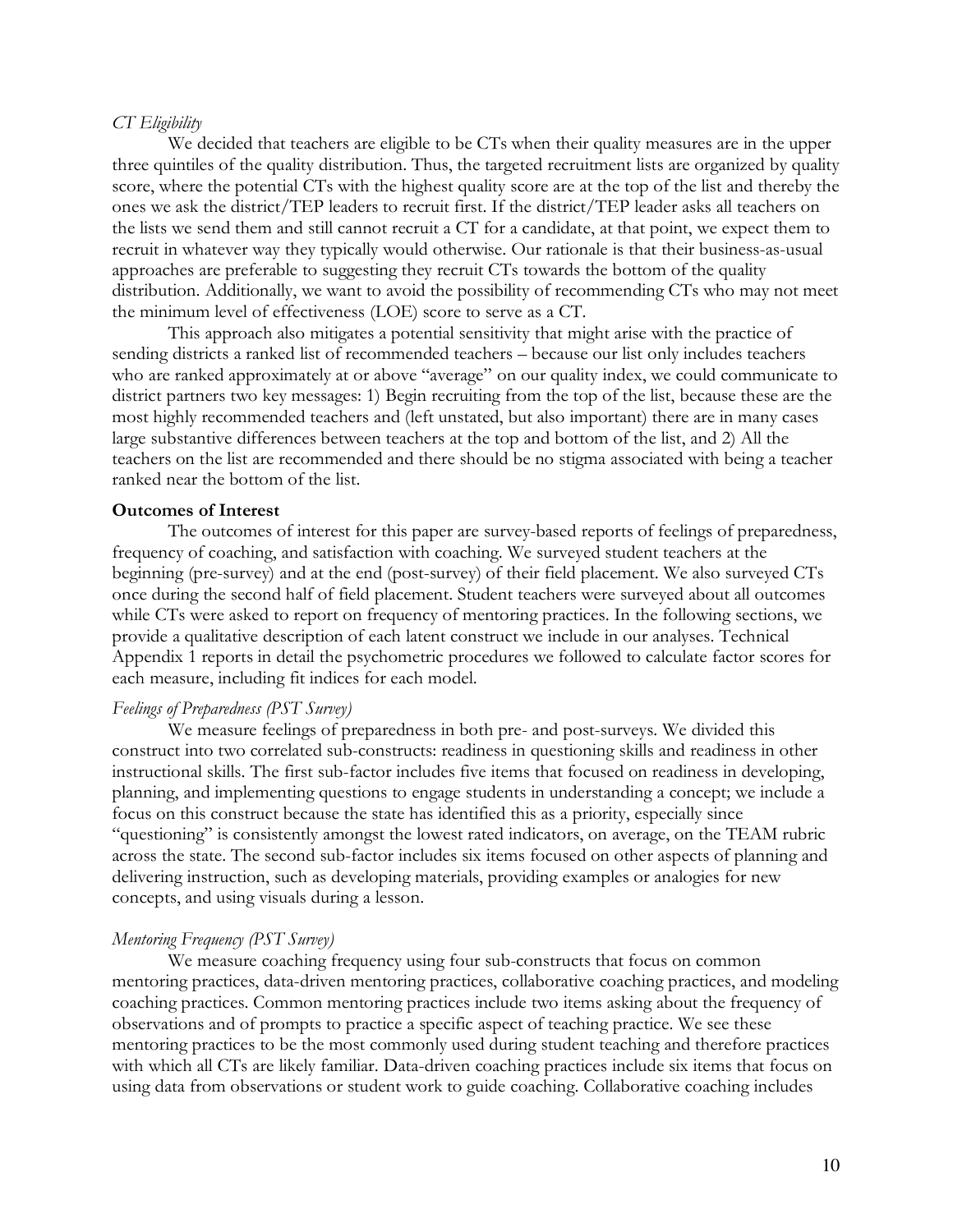two items focused on co-planning and co-teaching activities, while modeling coaching practices include two items assessing modeling of specific instructional strategies by the CT.

#### *Coaching Satisfaction (PST Survey)*

We measure coaching satisfaction using two sub-constructs that include support/feedback and autonomy/encouragement. The support and feedback sub-factor includes nine items that measure satisfaction with specific coaching practices (i.e, identifying next steps to improve teaching, coaching about instructional content, coaching about planning instructional activities, coaching about questioning students, explaining how certain changes to my practice would impact student learning) and the frequency of feedback (i.e., feeling that the mentor's evaluations were accurate, helpfulness of mentor's feedback, frequency of mentoring and feedback). The autonomy and encouragement sub-factor includes four items that measure the extent to which student teachers felt comfortable asking the CT for help or taking risks in front of the CT (i.e., feeling comfortable asking the mentor for help and to take risks in front of them, feeling that the mentor's expectations were appropriate, and feeling to have the ability to make independent instructional decisions).

#### *Mentoring Frequency (CT Survey)*

The CT survey included two main factors for mentoring practices: a general factor with three sub-factors and a specific factor on instructional practices. We divided the general factor on frequency of mentoring practices into three correlated sub-factors: debriefing, developing practice, and collaborative coaching practices. The debriefing sub-factor includes five items that focus on helping the student teacher debrief a lesson through questioning, analysis of student work, or data analysis. The developing practice sub-factor includes four items that focus on modeling specific instructional skills or providing opportunities to practice outside of regular instruction. The collaborative coaching practice includes two items measuring the frequency of co-teaching and coplanning activities.

The specific factor includes questions about frequency of coaching around key instructional practices. This factor includes eleven items that are aligned with the instruction domain in the TEAM observation rubric used in Tennessee. We use the text from the domain descriptors from the TEAM rubric as question stems for this factor.

#### **Analysis**

l

Our experimental design allows us to conduct a relatively simple analysis. In detail, we use linear regression with fixed effects:

$$
Y_{ij} = \beta_0 + \beta_1 \cdot Treat_{ij} + \phi_j + \epsilon_{ij}
$$

where  $Y_{ij}$  is the outcome of interest for CT or PST  $i$  in request field j, Treat<sub>ij</sub> is an indicator variable taking the value of 1 if CT i was recruited in a treated district.  $\phi_i$  is a placement field fixed effect, and  $\epsilon_{ij}$  are standard errors clustered at the district level.  $\beta_1$  captures the treatment effect of receiving the targeted recruitment list on the outcome of interest.

We conduct three separate robustness checks to test the assumptions of our preferred model. First, we calculate standard errors using a bootstrap procedure. This allows us to calculate standard errors using a non-parametric, data-driven procedure that might be more robust against violation of the assumptions of our preferred models. Second, we replace the placement field fixed effect with a field placement random effect.<sup>8</sup> Third, when using feelings of preparedness as an

<sup>8</sup> We also tested alternative specifications that included district-level random effects: a three-level nested structure with field-level random effects, a crossed random effects structure with field-level random effects, or a two-level structure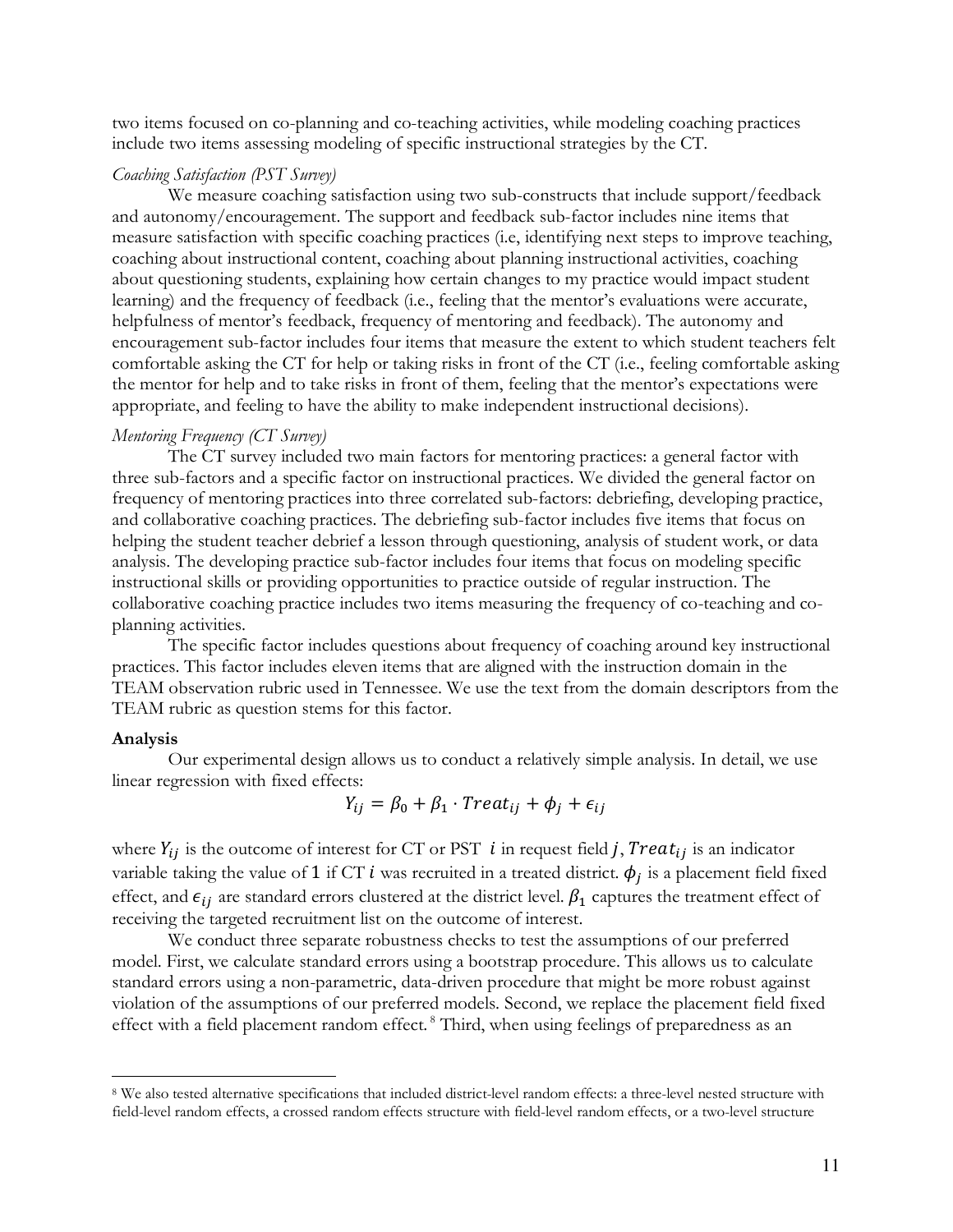outcome, we include pre-placement feeling of preparedness scores as a covariate in our models in order to control for possible imbalance in student teachers' initial feelings of preparedness (see Appendix Table 1). Overall, we find that the results of our preferred models are robust against these three checks.

#### **Results**

#### **RQ 1. Placement Contrast**

Table 1 summarizes the differences between CTs in districts receiving recruitment lists (treatment) and districts that use business-as-usual recruitment procedures (control). Overall, we find that CTs in treatment districts have, on average, higher evaluation scores than CTs in control districts. These differences are significant on observation ratings (0.415 s.d. units), VAM scores (0.683 s.d. units), and years of experience (0.570 s.d. units).

We add indicators for placement field requests to increase the statistical power of these analyses and to account for possible differences between placement blocks, e.g., the possibility that secondary ELA teachers are rated higher (lower) on average than, say, elementary teachers. The estimates for these models are reported in the fourth row of Table 1. We find that the point estimates increase slightly, indicating that there are differences on evaluation scores between placement fields.

We use the average placement quality index to calculate the overall contrast between treatment and control CTs. This index allows us to compare CTs across teaching field as this variable is standardized within each placement field. We find that the placement quality for CTs in treatment districts is 0.425 standard deviations higher than the placement quality for CTs in control districts. This result is statistically significant at the 0.01 level. When we adjust these estimates for teaching field differences,<sup>9</sup> we find that the quality contrast increases to 0.476 standard deviation units.

#### **RQ 2. Feelings of Preparedness**

 $\overline{a}$ 

Table 2 reports the effect of being placed in a district that received the targeted recruitment lists on PSTs' feelings of preparedness. These results should be interpreted as an Intent-to-Treat (ITT) or reduced form estimate of the treatment effect of receiving a targeted recruitment list on student teachers' feelings of preparedness.

We find that PSTs in treatment districts report feeling significantly better prepared to teach by 0.621 standard deviation units (s.e.  $= 0.221$ ,  $p \le 0.05$ ). We also see that these results are robust to how we calculate standard errors, to the inclusion of pre-placement controls, or to our decision to estimate field placement effects using fixed effects.

When we focus on the feelings of preparedness in specific subskills, we find that student teachers in treatment districts report feeling better prepared in both questioning skills ( $d = 0.658$ , s.e.  $= 0.223$ ,  $p \le 0.05$ ) and other instructional skills (d = 0.583, s.e. = 0.221, p < 0.05), suggesting that the treatment effect is equally distributed across all teaching sub-skills that we measured.

that nested student teachers within districts. We consistently found that the district-level random effects did not explain enough variation in our outcomes of interest to justify their inclusion in our models.

<sup>9</sup> The interpretation of the results for models with teaching field fixed-effects should be interpreted as the within-field effects of receiving targeted recruitment lists on overall CT quality. These models account for possible unobserved differences in recruiting strategies among teaching fields. For example, it might be easier to recruit a CT for an elementary education placement than an agriculture education given the larger number of possible CTs for elementary education placements.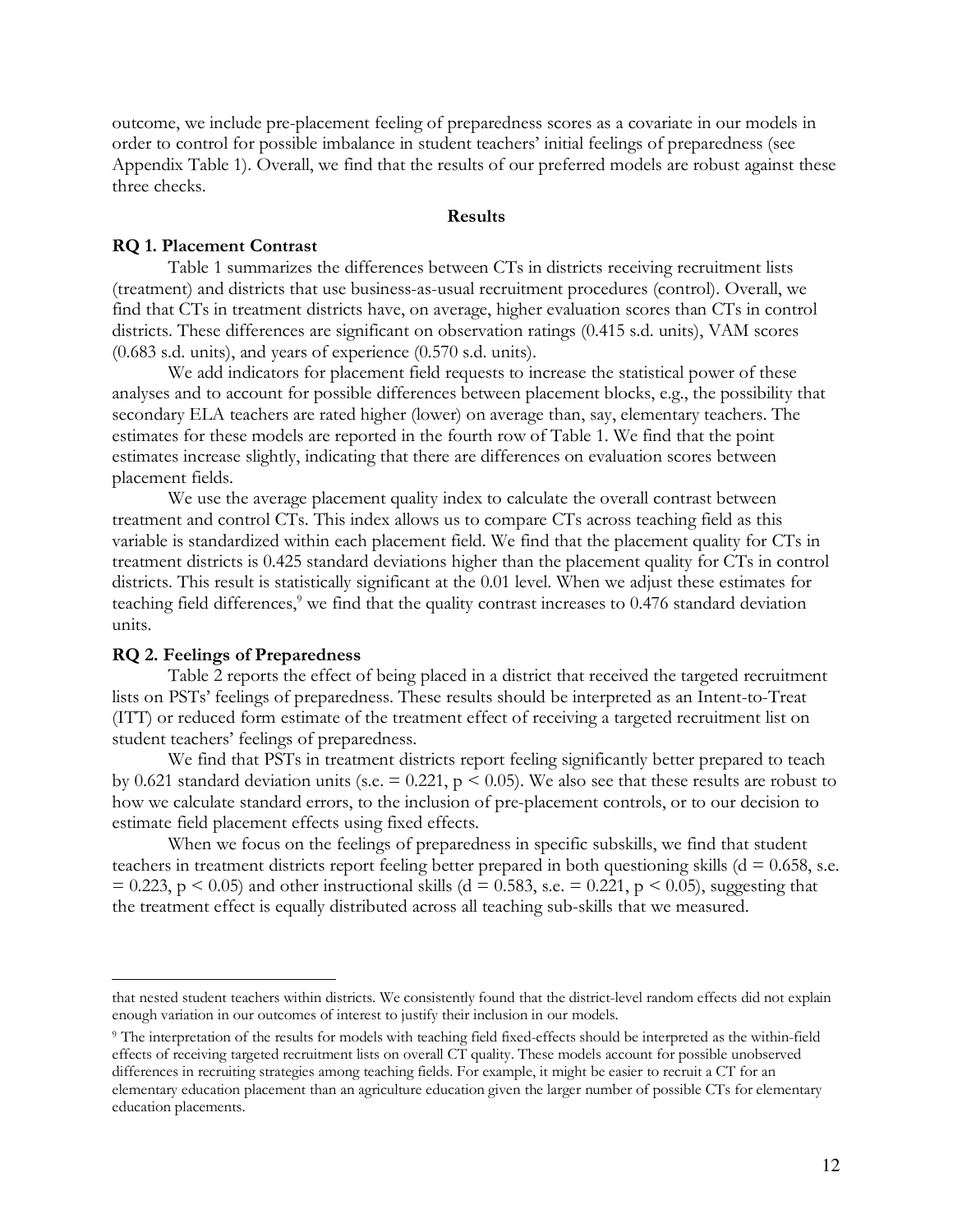#### **RQ 3. Reported Mentoring**

Finding that candidates in treatment districts felt better prepared made us wonder: Why? One likely explanation is that, by depending upon the recommendation lists, these districts recruited more effective and experienced teachers to serve as CTs; in turn, perhaps more effective and experienced teachers, on average, teachers to serve as CTs; in turn, perhaps more effective and experienced teachers, on average, model better instructional practices thus helping the PSTs to feel better prepared by regularly observing best practices. Another possibility is that more effective and experienced CTs, on average, provide more or better instructional coaching to their candidates. To test this second possibility, we examined survey items related to the frequency and quality of coaching that candidates reported receiving and that CTs reported offering.

Results, which are summarized in Table 3, suggest that candidates in treatment districts felt they received somewhat more frequent coaching activities, as coefficients trend positive across outcomes and model specification; however, results are mostly non-significant. Effects are largest in magnitude (about 0.25 standard deviation units) in relation to data-driven mentoring practices. On the other hand, candidates in treatment districts tend to report less support and satisfaction with the coaching they received and less autonomy and encouragement, though, again, not at significant levels.

In terms of the coaching activities that CTs reported, differences between conditions are also mostly non-significant. That said, there were some notable trends: Treatment CTs report engaging in debriefing practices and coaching focused on the instructional domain more often and in developing practice activities less often than control CTs.

We use a mediation analysis to understand the relationship between reported mentoring practices and student teacher feelings of preparedness. We decompose our overall treatment effect in the direct path between the treatment indicator and the feelings of preparedness measure and an indirect path that links the treatment indicator to each mentoring practices measure individually and then a path between mentoring practices measures and feelings of preparedness (see Figure 1). We find that the inclusion of the measure of mentoring practices in the instruction domain explains about 11% of the overall treatment effect on feelings of preparedness. When we include measures of specific mentoring practices, we find that debriefing practices explain about 4% of the treatment effect, developing practices do not seem to impact the overall feelings of preparedness, and collaborative coaching practices seem to have a negative effect on the overall feelings of preparedness, decreasing the treatment effect by about 2%.

#### **Discussion**

This study describes an initiative that is low-cost and relatively easy to implement at scale while still demonstrating promise for improving teacher preparation. The core of the initiative is to use administrative data to identify the most instructionally effective and experienced teachers in districts and then to share recommendation lists that encourage district leaders to target these teachers in their recruitment of CTs. District leaders that used the recommendation lists were able to recruit substantially more effective and experienced CTs (by 0.4-0.7 standard deviation units, depending upon the outcome and model). Policymakers in Tennessee, more than other states, already prioritize recruiting instructionally effective CTs, as evidenced by the fact that they are one of only a few states that set minimum requirements for evaluation scores in order for teachers to serve as CTs. In the context of this state policy, the success of our initiative in raising the average effectiveness and experience of the pool of CTs by a marked degree demonstrates the potentially widespread applicability of this strategy.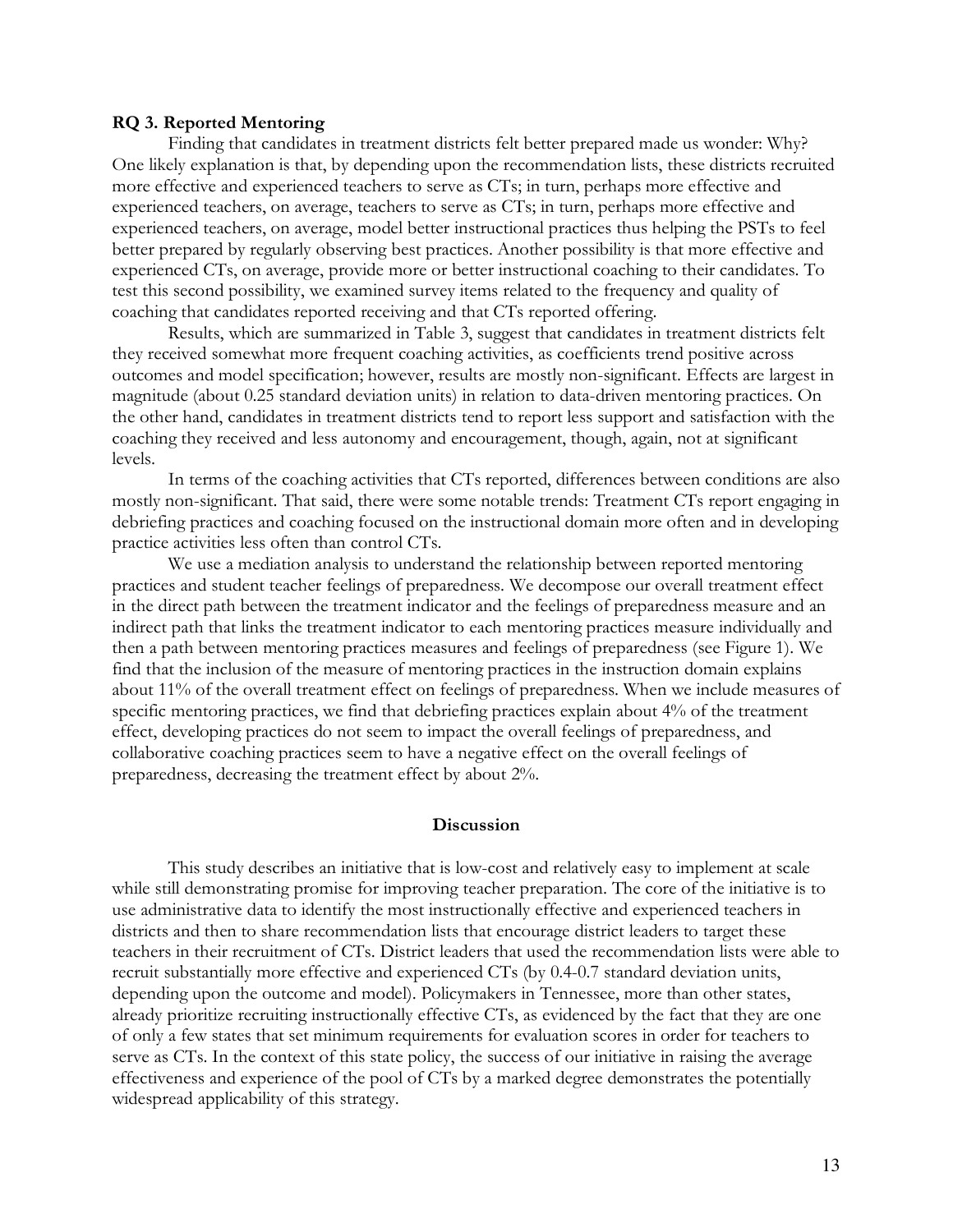Taking a skeptical perspective, one might view this study's first set of findings to be unexceptional; it doesn't seem groundbreaking that recruiters are able to recruit more instructionally effective and experienced teachers when told which are effective and experienced! When we began this initiative, however, there was uncertainty among state, district, and TTU leaders about whether they had already tapped the local supply of available, instructionally effective teachers in needed subjects, counties, and grade levels to serve. After all, district leaders already had access to evaluation data on teachers and already had prompting to target instructionally effective teachers as per state policy. Ronfeldt, Brockman, and Campbell (2018) showed that, even without recruitment lists, program and district/school leaders across Tennessee were already recruiting CTs that were meaningfully more effective and experienced than other teachers in the state. In other words, recruiters were already doing quite well. Could they do any better? Substantial doubts were also raised by stakeholders regarding evidence that instructionally effective teachers might be unwilling or unable to serve (Mullman & Ronfeldt, under review), at least in part because of local concerns that serving as CTs might harm evaluation scores (Goldhaber, Krieg, & Theobalrd, 2018b; Ronfeldt, Bardelli, Brockman, & Mullman, in press; SAS Institute, 2014).

Results from our initiative suggest, then, that the above premise was not true: there were more instructionally effective and experienced teachers available to serve as CTs in needed districts/subjects/grades. Given that recruiters were able to recruit them as part of the initiative without offering any additional incentives to serve, a reasonable conclusion is that the most instructionally effective and experienced teachers were not already being asked to serve. This raises another set of questions, though, that need to be investigated in the future: Why weren't the most instructionally effective and experienced teachers already being asked to serve? Was it because recruiters did not know who to target? This seems unlikely, given that district leaders have access to the same evaluation and administrative data that we did. Perhaps they had access to the information but did not have a systematic method, like our algorithm, for identifying the most instructionally effective and experienced teachers in needed endorsement areas. Alternatively, it might be the case that district leaders were using data to successfully recruit but the breakdown was in districts where program leaders, who did not have access to evaluation data, took primary responsibility for recruitment.<sup>10</sup> Another possibility is that all recruiters knew who were the most instructionally effective and experienced teachers but instead used other criteria for their recruitment – e.g., reputations about which CTs were the best and most supportive mentors of adult learners, PSTs' familiarity with the CT or school setting, or CTs' existing relationships with TEPs (Mullman & Ronfeldt, under review). More research is needed to understand why teachers at the top of the recruitment lists were not already being targeted.

The initiative also seemed to benefit PSTs, as candidates who worked with CTs recruited using recommendation lists felt significantly better prepared to teach at the end of their preparation programs (by 0.5–0.7 standard deviation units, depending upon the outcome and model). This result is notable, as it suggests that deliberately leveraging an evidence-based feature of teacher education – the level of effectiveness and experience of CTs – can have a causal impact on candidates' sense of

 $\overline{a}$ 

<sup>&</sup>lt;sup>10</sup> The program took primary responsibility for recruitment in six of the twenty-five districts participating in this initiative (two in treatment and four in control). We use a difference-in-differences approach to compare the treatment contrast between recruitment strategies. We find the treatment contrast for placements where mentors were recruited directly at the school level instead of relying on the central district office to actually be smaller in magnitude. These results contradict the hypothesis that the contrast would be greater in districts where program leaders take primary responsibility for recruitment due to the fact that – prior to the study – they did not have access to evaluation data so were less able to select CTs based upon measures of instructional effectiveness (whereas district leaders had access to evaluation data). These results, though, cannot be interpreted as causal effects because our randomization strategy was not designed to stratify treatment within recruitment strategies.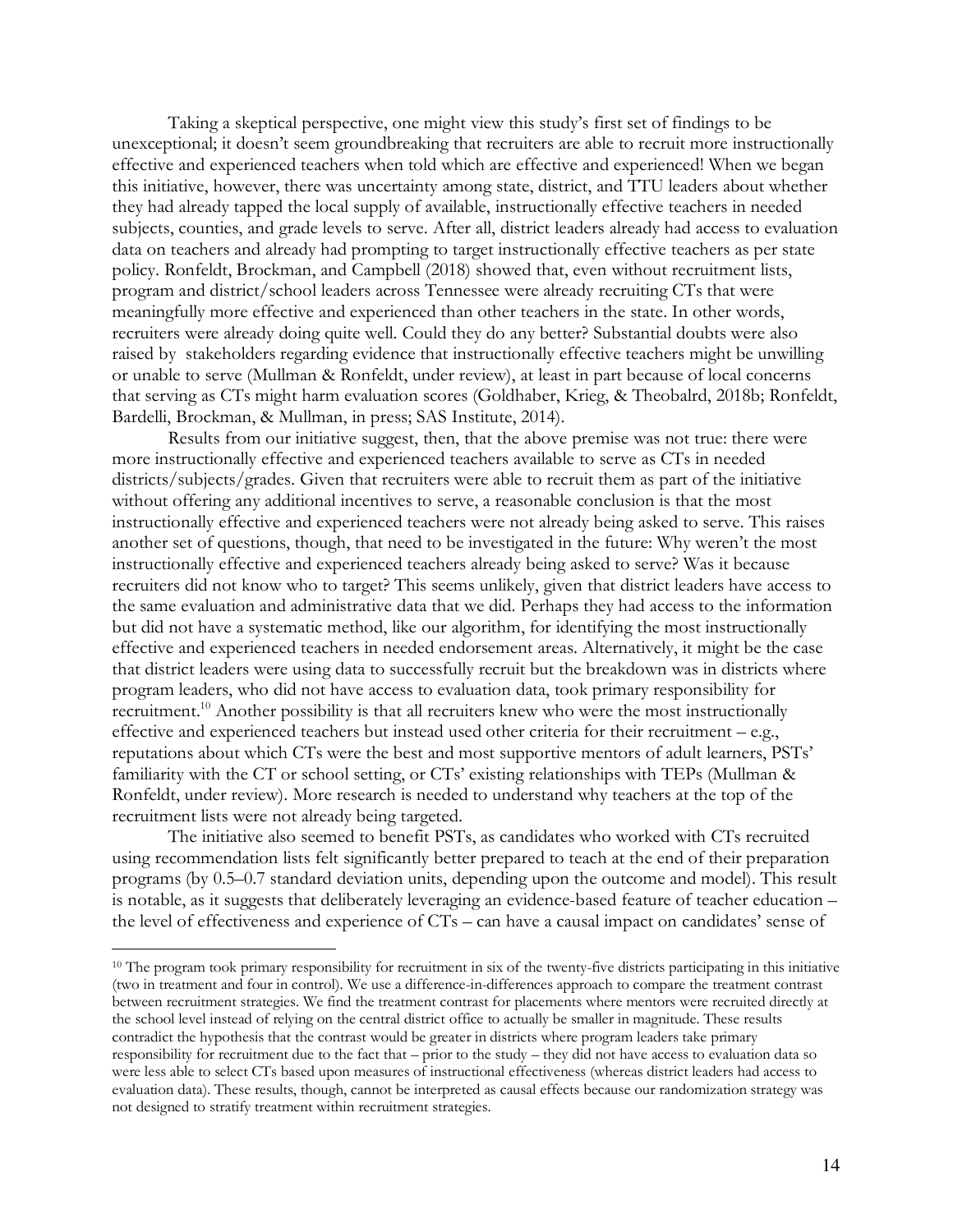readiness to teach. Given that teacher education programs consist of a web of interacting and interdependent components, one might expect program improvement to require a systemic, rather than a feature-specific, approach to change; however, in this instance, we found this to not be the case. These results provide support for an approach to improving feelings of preparation that targets specific, evidence-based features as levers for change. Whether to implement a systemic or featurespecific approach may depend, though, on the kinds of features being targeted. For example, a shift in content focus (e.g., supporting social-emotional learning) might require a more systemic approach – where fieldwork and coursework experiences are collectively revised to ensure coherence across them.

It is important to underscore that our focus on CTs' effectiveness was not idiosyncratic but instead empirically grounded. As described in the introduction, at least four studies in three different labor markets have found positive associations between CTs' instructional effectiveness of CTs and candidates' instructional effectiveness or feelings of preparedness to teach (Goldhaber, Krieg, & Thobald, 2018a; Matsko, Ronfeldt, Green, Nolan, Klugman, and Reininger, 2018; Ronfeldt, Matsko Greene Nolan, & Reininger, 2018; Ronfeldt, Brockman, & Cambpell, 2018). Only one prior study, though, went beyond correlational evidence to use an experimental design to test whether these effects are truly causal. In that working paper, Ronfeldt, Goldhaber, Cowan, Bardelli, Johnson, and Tien (2018) find evidence that candidates who were randomly assigned to "high-index" placements – combining instructionally effective CTs with placement schools that have lower teacher turnover and stronger achievement gains – reported better quality and more frequent coaching from their CTs; they also reported feeling somewhat better prepared to teach, though not at statistically significant levels. Our results are somewhat reversed, in that we find few significant effects on coaching activities but significant and positive effects on candidates' sense of readiness to teach. A distinction between these studies, though, is that the recruitment strategy in the earlier study targeted promising school placements alongside promising CTs, while the current initiative targeted promising CTs exclusively. Thus, the present study is the first, to our knowledge, to provide causal evidence that recruiting more effective and experienced CTs improves candidates' self-perceived readiness to teach. That said, in our view, helping candidates to feel better prepared is not enough, as it does not always predict becoming instructionally effective once in the classroom (Ronfeldt, Matsko Greene Nolan, & Reininger, 2018). In future work, we will examine whether or not graduates who completed their clinical training in treatment districts are also more instructionally effective (based upon state evaluation measures) during the first year of teaching.

While PSTs seemed to benefit, on average, from being assigned more instructionally effective and experienced CTs, we are less clear on how – whether (1) through modeling more effective teaching or (2) through better coaching practices, where more effective teachers are able to translate their teaching skills with P-12 students into stronger coaching skills with learning teachers (PSTs), or through both mechanisms. When we examined whether or not PSTs in treatment districts reported better or more frequent coaching, results were mixed. Moreover, we found little evidence that better coaching practices explained or mediated the relationship we observed between treatment assignment and PST feelings of preparedness; the coaching practices we measured explained a small percentage of the effect of treatment on PSTs' feelings of preparedness but the main effects were still large and significant with the inclusion of the coaching measures. In other words, we found very little evidence in support for explanation (2) – that recruiting more instructionally effective CTs impacts PSTs' readiness to teach through improving the coaching that these PSTs are receiving from their CTs.

One might be tempted to conclude then that (1) must be true, but reaching such a conclusion would also, we believe, be premature. First, while the coaching measures we use do not seem to explain the main effect of treatment on PSTs' preparedness, it is possible that we do not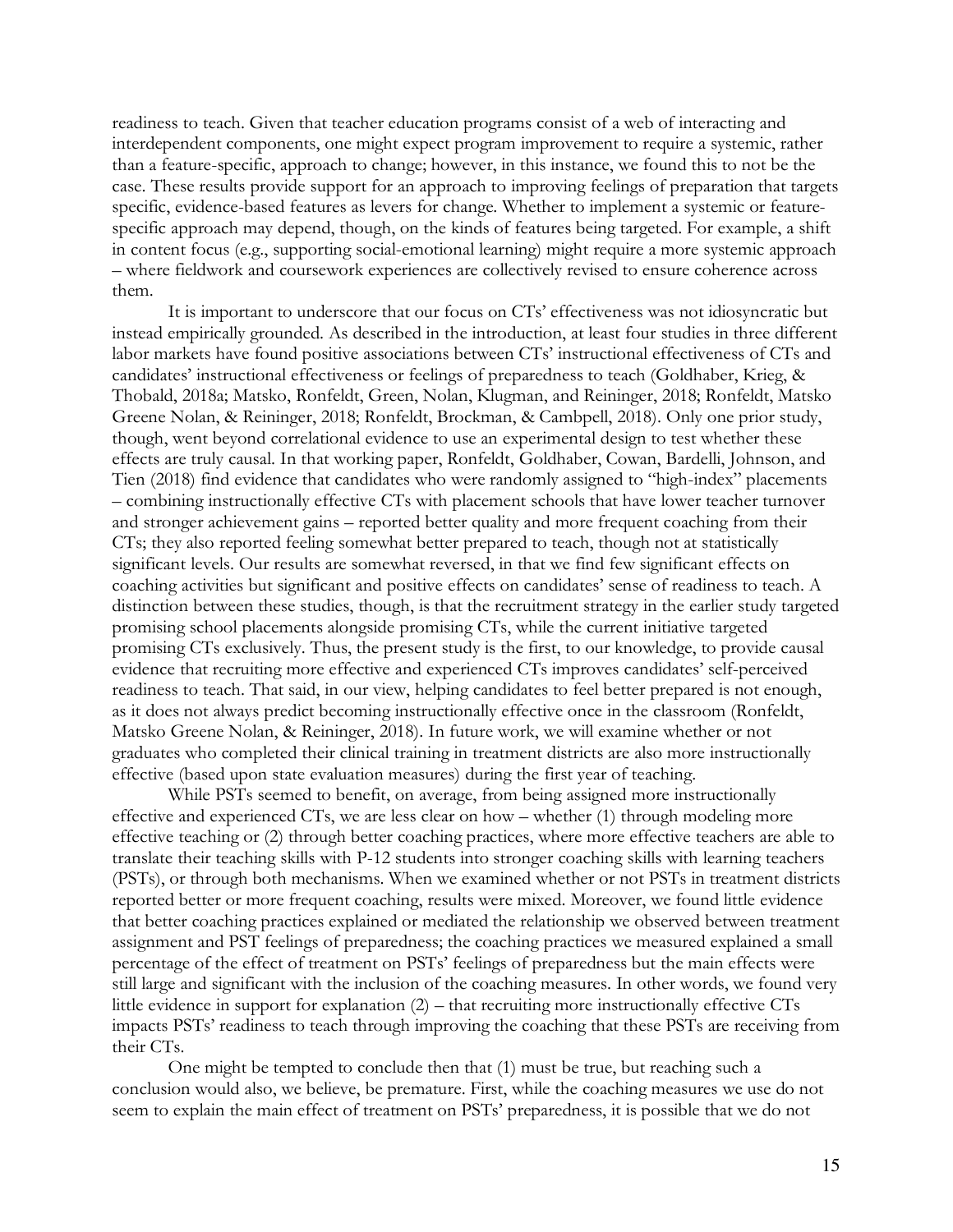observe other kinds of coaching that could explain these relationships. Second, while we have evaluation measures of CTs' instructional effectiveness, we do not have measures of whether PSTs are vicariously learning from the instruction that their CTs are modeling or demonstrating. It might be that some PSTs do not actually observe their CTs' instruction, or observe but not attend to or learn from the aspects of instruction that they perhaps should be. Even if we did have adequate measures for PSTs' vicarious learning from CTs' instructional practice, we would need to do a similar mediation analysis as with Figure 1, but with PST vicarious learning measures, in order to determine the degree to which these may explain the main effects of treatment on PSTs' readiness to teach. More work is needed to identify the causal mechanism by which being assigned more instructionally effective teachers causes PSTs to feel more prepared to teach.

While it would be useful to know the mechanism (modeling, coaching, or some combination), the main contributions of this present study are 1) to offer the first evidence, to date, that more instructionally effective and experienced CTs, in fact, have a causal impact on PSTs' readiness to teach, and 2) to present a feasible, low-cost method for raising the average effectiveness and experience of the pool of CTs, simply by providing leaders with actionable information in the form of strategic recruitment lists. Consistent with prior correlational analyses, this study supports existing policies and practices, like those in the state of Tennessee, that set minimum requirements for how instructionally effective teachers must be in order to serve as CTs. Building on support for these minimum requirement policies, this study presents evidence that providing improved information can induce changes in the pool of CTs over and above the minimum requirements.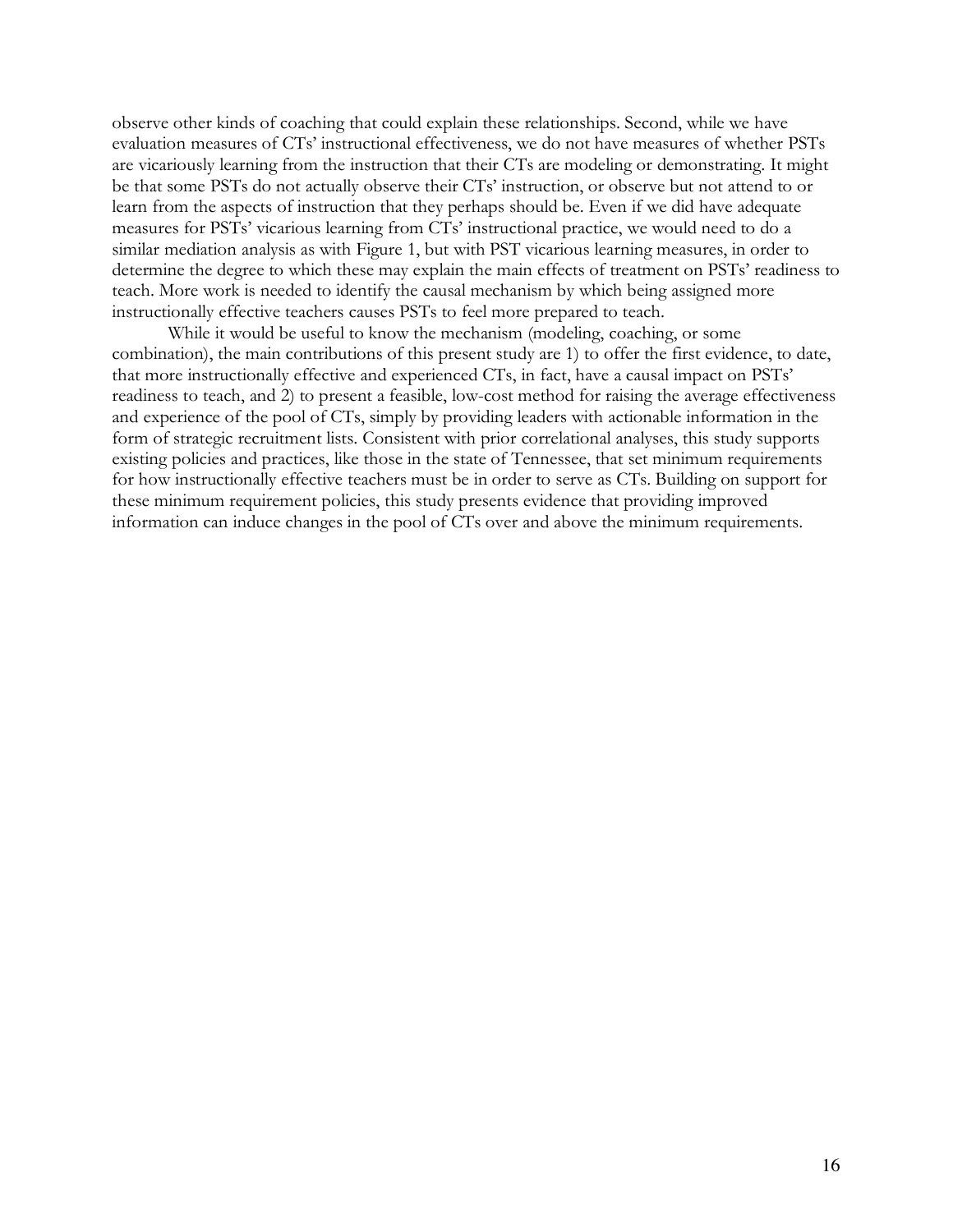#### **References**

Bandura, A. (1976). *Social learning theory*. Englewood Cliffs, NJ: Prentice-Hall.

Bollen, K. A. (1989). Structural equations with latent variables. New York: John Wiley Interscience.

- Goldhaber, D., Krieg, J., & Theobald, R. (2018a). Effective like me? Does having a more productive mentor improve the productivity of mentees? CALDER working paper. Retrieved from https://caldercenter.org/sites/default/files/CALDER%20WP%20208-1118-1.pdf.
- Goldhaber, D., Krieg, J., & Theobald, R. (2018b). The costs of mentorship? Exploring student teaching placements and their impact on student achievement. CALDER Working Paper.
- Gordon, M.F., Jiang, J.Y., Kapadia Matsko, K., Ronfeldt, M., Greene Nolan, H.G., & Reininger, M. (2018). On the path to becoming a teacher: The landscape of student teaching in Chicago Public Schools. Chicago, IL: University of Chicago Consortium on School Research.
- Glenn, W. J. (2006). Model versus mentor: Defining the necessary qualities of the effective cooperating teacher. *Teacher Education Quarterly*, *33*(1), 85-95.
- Grossman, P., Ronfeldt, M., & Cohen, J. (2011). The power of setting: The role of field experience in learning to teach. In K. Harris, S. Graham, T. Urdan, A. Bus, S. Major, & H. L. Swanson (Eds.) *American Psychological Association (APA) Educational Psychology Handbook, Vol. 3: Applications to Teaching and Learning (pp. 311-334).*
- Hoy, W. K., & Woolfolk, A. E. (1990). Socialization of student teachers. *American educational research journal*, *27*(2), 279-300.
- Koerner, M., Rust, F. O. C., & Baumgartner, F. (2002). Exploring roles in student teaching placements. *Teacher Education Quarterly*, *29*(2), 35-58.
- Krieg, J., Theobald, R., & Goldhaber, D. (2016). A foot in the door: Exploring the role of student teaching assignments in teachers' initial job placements. *Educational Evaluation and Policy Analysis*, 38(2), 364-388.
- Kraft, M. A., Blazar, D., & Hogan, D. (2018). The effect of teacher coaching on instruction and achievement: A meta-analysis of the causal evidence. *Review of Educational Research*, *88*(4), 547- 588.
- Maier, A., & Youngs, P. (2009). Teacher preparation programs and teacher labor markets: How social capital may help explain teachers' career choices. *Journal of Teacher Education*, 60(4), 393- 407.
- Matsko, K.K., Ronfeldt, M., Green Nolan, H., Klugman, J., Reininger, M., Brockman, S.L. (2018). Cooperating teacher as model and coach: What leads to student teachers' perceptions of preparedness? *Journal of Teacher Education*. Advance online publication. DOI: 10.1177/0022487118791992.

Mullman, H., & Ronfeldt, M. (under review). The landscape of clinical preparation in Tennessee.

- Raykov, T. (1997). Estimation of composite reliability for congeneric measures. Applied Psychological Measurement, 21(2), 173–184.
- Rickenbrode, R., Drake, G., Pomerance, L., & Walsh, K. (2018). 2018 Teacher Prep Review. *National Council on Teacher Quality*.
- Ronfeldt, M. (2012). Where should student teachers learn to teach?: Effects of field placement school characteristics on teacher retention and effectiveness. *Educational Evaluation and Policy Analysis, 34(1), 3-26.*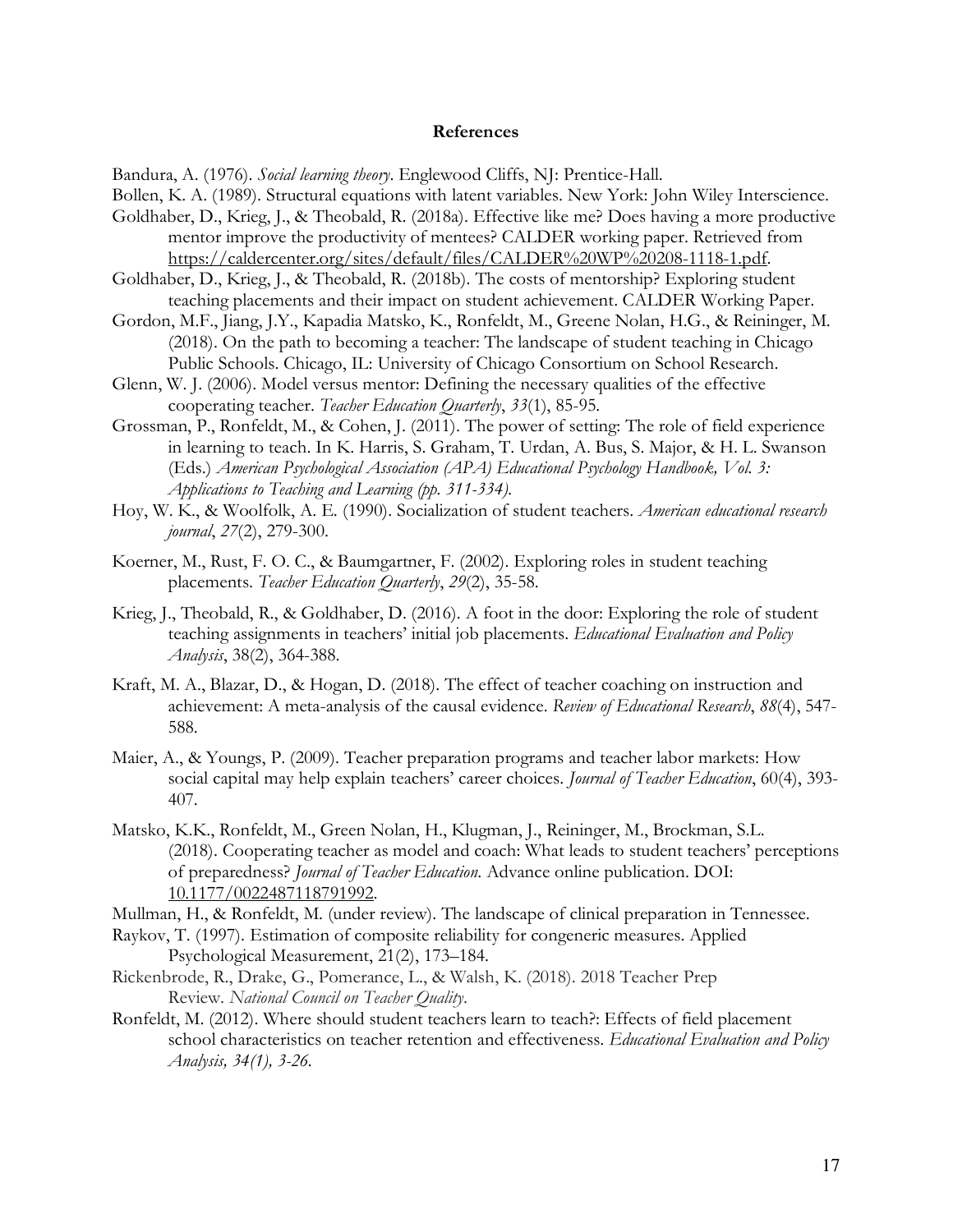- Ronfeldt, M., Bardelli, E., Brockman, S., & Mullman, H. (in press). Will mentoring a student teacher harm my evaluation score? Effects of serving as a cooperating teacher on evaluation metrics. *American Educational Research Journal*.
- Ronfeldt, M., Brockman, S. L., Campbell, S. L. (2018). Does cooperating teachers' instructional effectiveness improve preservice teachers' future performance? *Educational Researcher*, 47(7), 405-418.
- Ronfeldt, M., Goldhaber, D., Cowan, J., Bardelli, E., Johnson, J., & Tien, C. D. (2018, April). Identifying promising clinical placements using administrative data: Preliminary results from ISTI placement initiative pilot. CALDER Working Paper. Retrieved from https://caldercenter.org/sites/default/files/WP%20189.pdf
- Ronfeldt, M., Matsko, K.K., Greene Nolan, H., & Reininger, M. (2018). Who knows if our teachers are prepared? Three different perspectives on graduates' instructional readiness and the features of preservice preparation that predict them (CEPA Working Paper No.18-01). Retrieved from Stanford Center for Educational Policy Analysis: http://cepa.stanford.edu/wp18-01.
- Rozelle, J. J., & Wilson, S. M. (2012). Opening the black box of field experiences: How cooperating teachers' beliefs and practices shape student teachers' beliefs and practices. *Teaching and Teacher Education*, *28*(8), 1196-1205.
- SAS Institute (2014). Preliminary report: The impact of candidates on teacher value-added reporting. SAS Institute Inc.: Cary, NC, USA.
- Satorra, A., & Bentler, P. M. (1994). Corrections to test statistics and standard errors in covariance structure analysis. In A. von Eye & C. C. Clogg (Eds.), Latent variables analysis: Applications for developmental research. Thousand Oaks, CA: Sage Publications, Inc.
- Schwille, S. A. (2008). The professional practice of mentoring. *American journal of education*, *115*(1), 139-167.
- St. John, E., Goldhaber, D., & Krieg, J., Theobald, R. (2018). How the match gets made: Exploring candidate placements across teacher education programs, districts, and schools. CALDER Working Paper. Retrieved from

https://caldercenter.org/sites/default/files/CALDER%20WP%20111018.pdf

- Yendol-Hoppey, D. (2007). Mentor teachers' work with prospective teachers in a newly formed professional development school: Two illustrations. *Teachers College Record*, *109*(3), 669-698.
- Zeichner, K., & Gore, J. (1990). Teacher socialization. In W. R. Houston (Ed.) *Handbook of research on teacher education* (pp. 329-348). *New York, NY: McMillan.*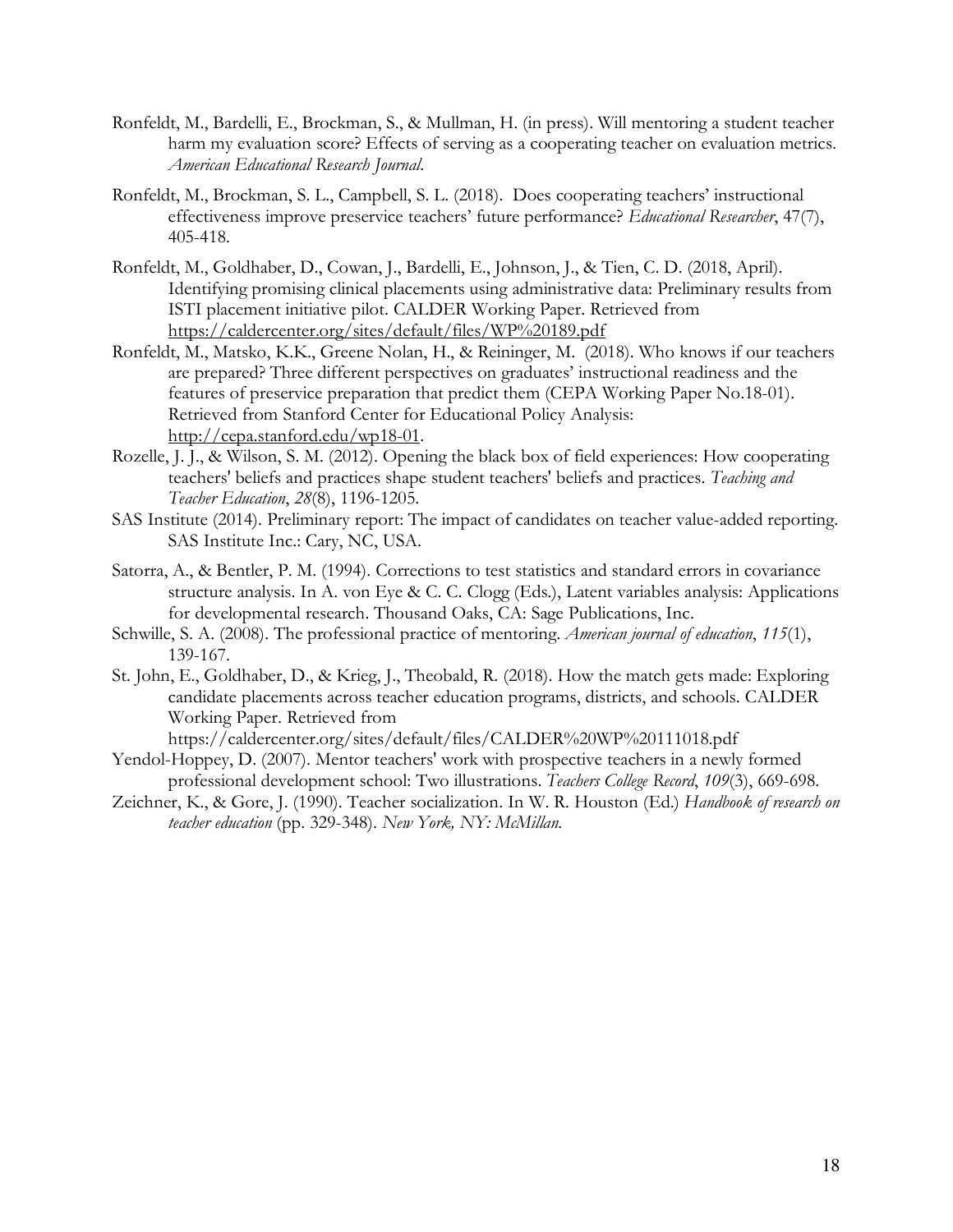#### **Tables**

|                    |                   | <b>Observation Ratings</b> |                   |              |                   |  |  |
|--------------------|-------------------|----------------------------|-------------------|--------------|-------------------|--|--|
|                    | Average           | Instruction                | Environment       | Planning     | Prof.             |  |  |
| Contrast           | 0.184(0.115)      | 0.103(0.102)               | 0.057(0.080)      | 0.004(0.151) | $0.198**$ (0.069) |  |  |
| Adj. Contrast      | $0.231 + (0.130)$ | 0.159(0.119)               | 0.075(0.093)      | 0.040(0.167) | $0.235*(0.085)$   |  |  |
| Std. Contrast      | 0.332(0.207)      | 0.184(0.190)               | 0.109(0.138)      | 0.012(0.244) | $0.336*(0.121)$   |  |  |
| Adj. Std. Contrast | $0.415+ (0.234)$  | 0.288(0.218)               | 0.126(0.158)      | 0.062(0.258) | $0.397*(0.141)$   |  |  |
|                    |                   | <b>VAM</b>                 |                   |              |                   |  |  |
|                    | Average           | <b>Mathematics</b>         | <b>ELA</b>        |              | <b>Experience</b> |  |  |
| Contrast           | $0.208**$ (0.065) | $0.411**$ (0.136)          | $0.222**$ (0.077) |              | $5.007**$ (1.498) |  |  |
| Adj. Contrast      | $0.215**$ (0.072) | $0.424**$ $(0.140)$        | $0.199*(0.080)$   |              | $5.081**$ (1.595) |  |  |
| Std. Contrast      | $0.654**$ (0.203) | $0.967**$ $(0.311)$        | $0.744**$ (0.257) |              | $0.558**$ (0.178) |  |  |
| Adj. Std. Contrast | $0.683**$ (0.229) | $0.979**$ (0.318)          | $0.702*(0.268)$   |              | $0.570**$ (0.178) |  |  |

*Table 1. Contrast of CT Quality Measures between Treated and Control Placements*

*Note*. This table reports the contrast between treatment and control CTs on evaluation scores. Adjusted estimates include fixed effects for student teachers' teaching field requests. Standardized scores are calculated at the state level within placement requests. Clustered standard errors at the block level in parentheses. + p < 0.10, \* p < 0.05, \*\* p < 0.01, \*\*\* p < 0.001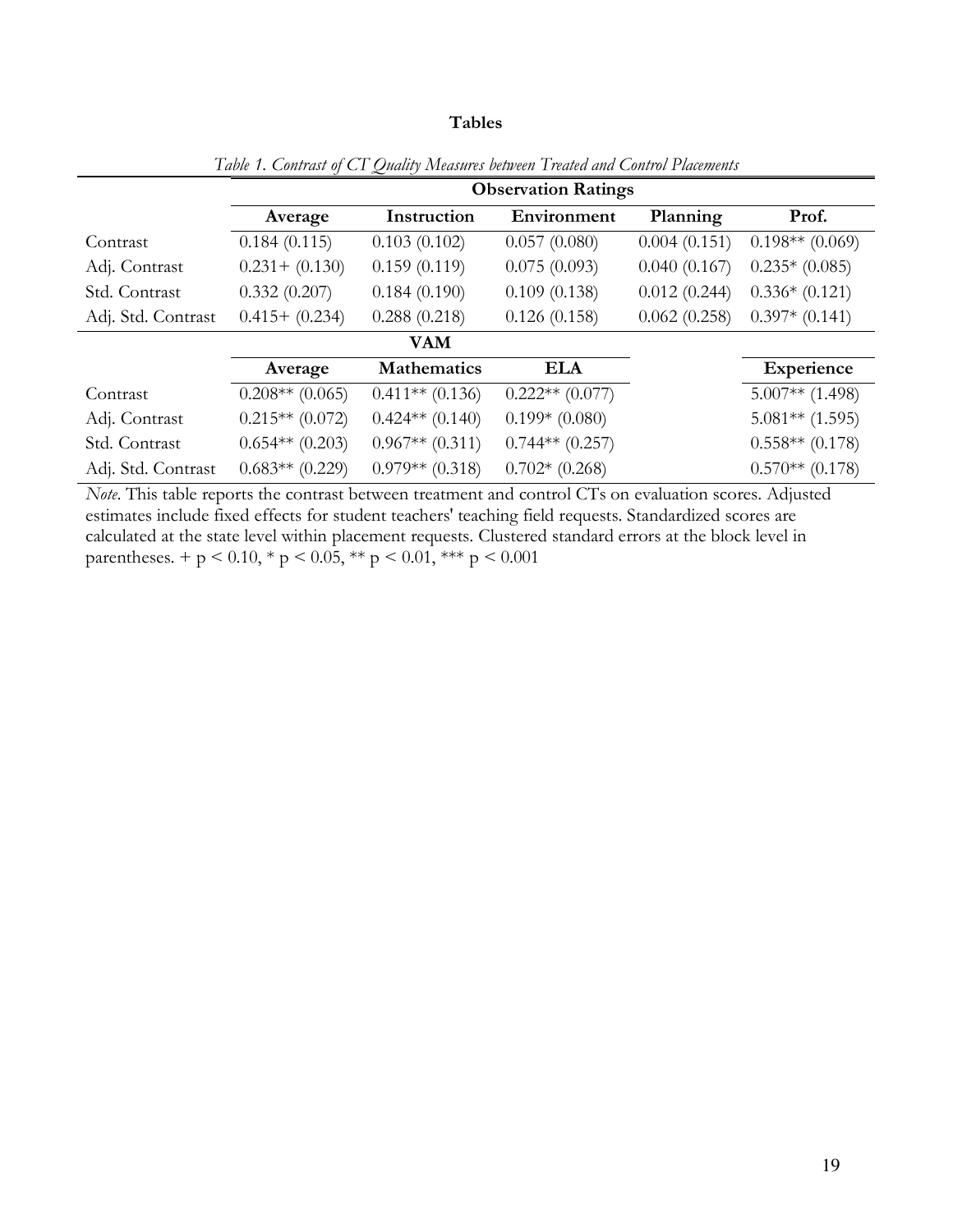|                                          | (1)       | (2)                 | (3)           | (4)        |
|------------------------------------------|-----------|---------------------|---------------|------------|
|                                          | Preferred | <b>Bootstrapped</b> | Pre-          | R.E.       |
|                                          | Model     | S.E.                | <b>Survey</b> | Model      |
|                                          |           |                     | Control       |            |
| <b>Feeling of Prep - Teaching Skills</b> | $0.621*$  | $0.621*$            | $0.492*$      | $0.579***$ |
|                                          | (0.221)   | (0.265)             | (0.198)       | (0.144)    |
| Readiness in Questioning Skills          | $0.658**$ | $0.658**$           | $0.526*$      | $0.616***$ |
|                                          | (0.223)   | (0.246)             | (0.193)       | (0.154)    |
| Readiness in Other Instructional Skills  | $0.583*$  | $0.583**$           | $0.457*$      | $0.542***$ |
|                                          | (0.221)   | (0.211)             | (0.208)       | (0.136)    |

*Table 2. Student Teacher Post-Survey Differences between Treatment and Control Districts*

*Notes*. +  $p$  < 0.10, \*  $p$  < 0.05, \*\*  $p$  < 0.01, \*\*\*  $p$  < 0.001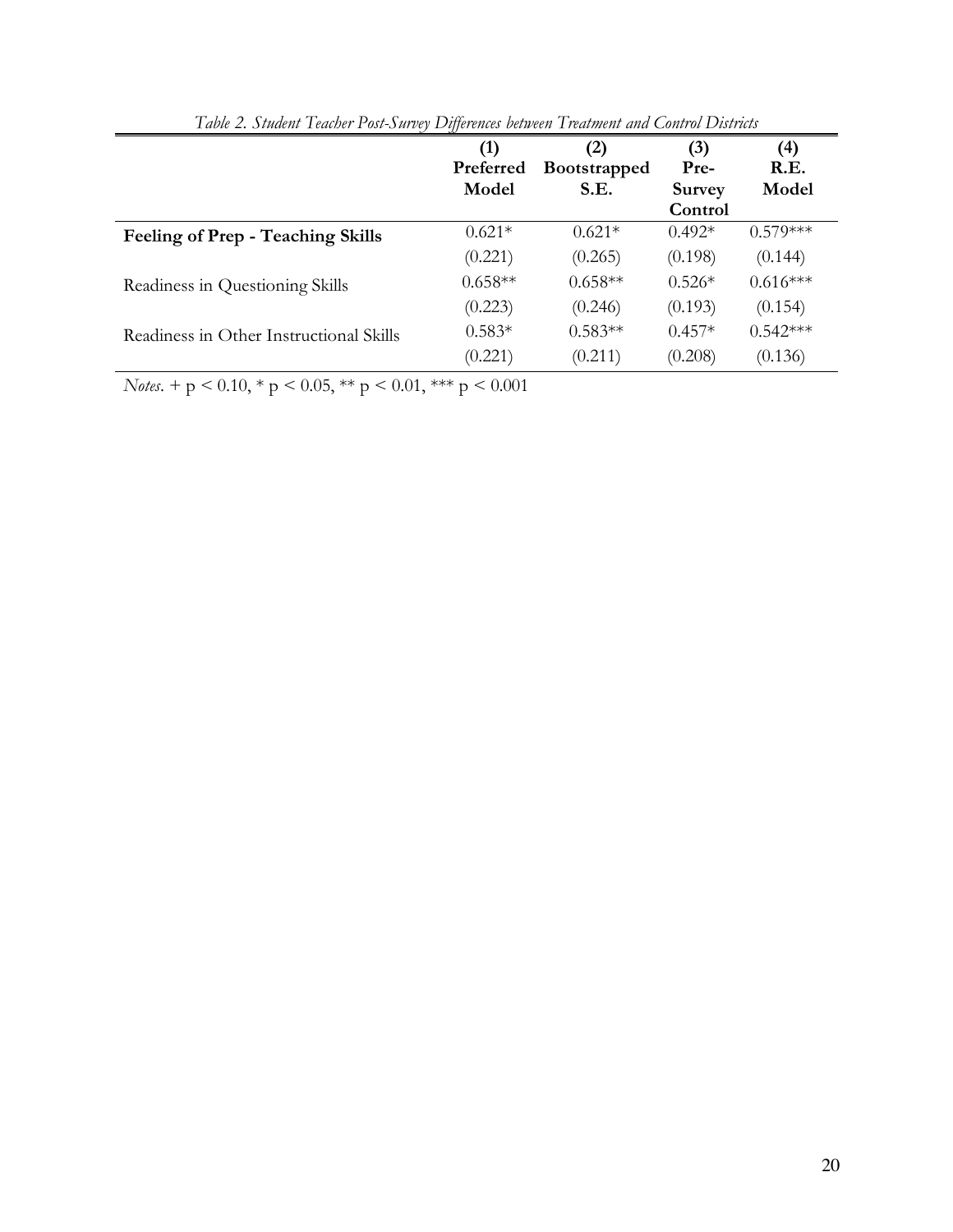| Tubie ). Statem Teather I ost-Sarvey Differences between Treatment and Control Districts | (1)<br>Preferred<br>Model | (2)<br>Bootstrapped<br>S.E. | (3)<br>Pre-Survey<br>Control | (4)<br>R.E.<br>Model |
|------------------------------------------------------------------------------------------|---------------------------|-----------------------------|------------------------------|----------------------|
| <b>Student Teacher Surveys</b>                                                           |                           |                             |                              |                      |
| <b>Mentoring Frequency</b>                                                               | 0.181                     | 0.181                       | 0.182                        | 0.169                |
|                                                                                          | (0.147)                   | (0.170)                     | (0.201)                      | (0.110)              |
| <b>Common Mentoring Practices</b>                                                        | 0.143                     | 0.143                       | 0.151                        | 0.145                |
|                                                                                          | (0.184)                   | (0.209)                     | (0.231)                      | (0.100)              |
| Data-Driven Mentoring Practices                                                          | 0.236                     | 0.236                       | 0.282                        | $0.242*$             |
|                                                                                          | (0.201)                   | (0.227)                     | (0.267)                      | (0.106)              |
| <b>Collaborative Coaching Practices</b>                                                  | $0.205+$                  | 0.205                       | 0.152                        | 0.166                |
|                                                                                          | (0.111)                   | (0.149)                     | (0.153)                      | (0.163)              |
| Modeling Coaching Practices                                                              | 0.141                     | 0.141                       | 0.144                        | 0.151                |
|                                                                                          | (0.186)                   | (0.217)                     | (0.260)                      | (0.118)              |
| <b>Coaching Satisfaction</b>                                                             | $-0.142$                  | $-0.142$                    | $-0.156$                     | $-0.202 +$           |
|                                                                                          | (0.170)                   | (0.214)                     | (0.266)                      | (0.109)              |
| Support and Feedback                                                                     | $-0.180$                  | $-0.180$                    | $-0.176$                     | $-0.235*$            |
|                                                                                          | (0.169)                   | (0.201)                     | (0.265)                      | (0.112)              |
| Autonomy and Encouragement                                                               | $-0.104$                  | $-0.104$                    | $-0.136$                     | $-0.169$             |
|                                                                                          | (0.177)                   | (0.211)                     | (0.274)                      | (0.109)              |
| <b>CT</b> Surveys                                                                        | 0.181                     | 0.181                       | 0.182                        | 0.169                |
| <b>Frequency of Mentoring Practices</b>                                                  |                           |                             |                              |                      |
| Debriefing                                                                               | 0.326                     | 0.326                       | 0.249                        | $0.348*$             |
|                                                                                          | (0.248)                   | (0.284)                     | (0.339)                      | (0.138)              |
| Developing Practice                                                                      | $-0.150$                  | $-0.150$                    | 0.080                        | $-0.235$             |
|                                                                                          | (0.175)                   | (0.245)                     | (0.315)                      | (0.225)              |
| <b>Collaborative Coaching Practices</b>                                                  | $-0.005$                  | $-0.005$                    | 0.045                        | 0.038                |
|                                                                                          | (0.238)                   | (0.238)                     | (0.350)                      | (0.114)              |
| <b>Coaching Frequency in</b>                                                             | 0.180                     | 0.180                       | 0.372                        | 0.105                |
| <b>Instruction Domain</b>                                                                |                           |                             |                              |                      |
|                                                                                          | (0.170)                   | (0.201)                     | (0.245)                      | (0.213)              |

*Table 3. Student Teacher Post-Survey Differences between Treatment and Control Districts*

*Notes*. + p < 0.10, \* p < 0.05, \*\* p < 0.01, \*\*\* p < 0.001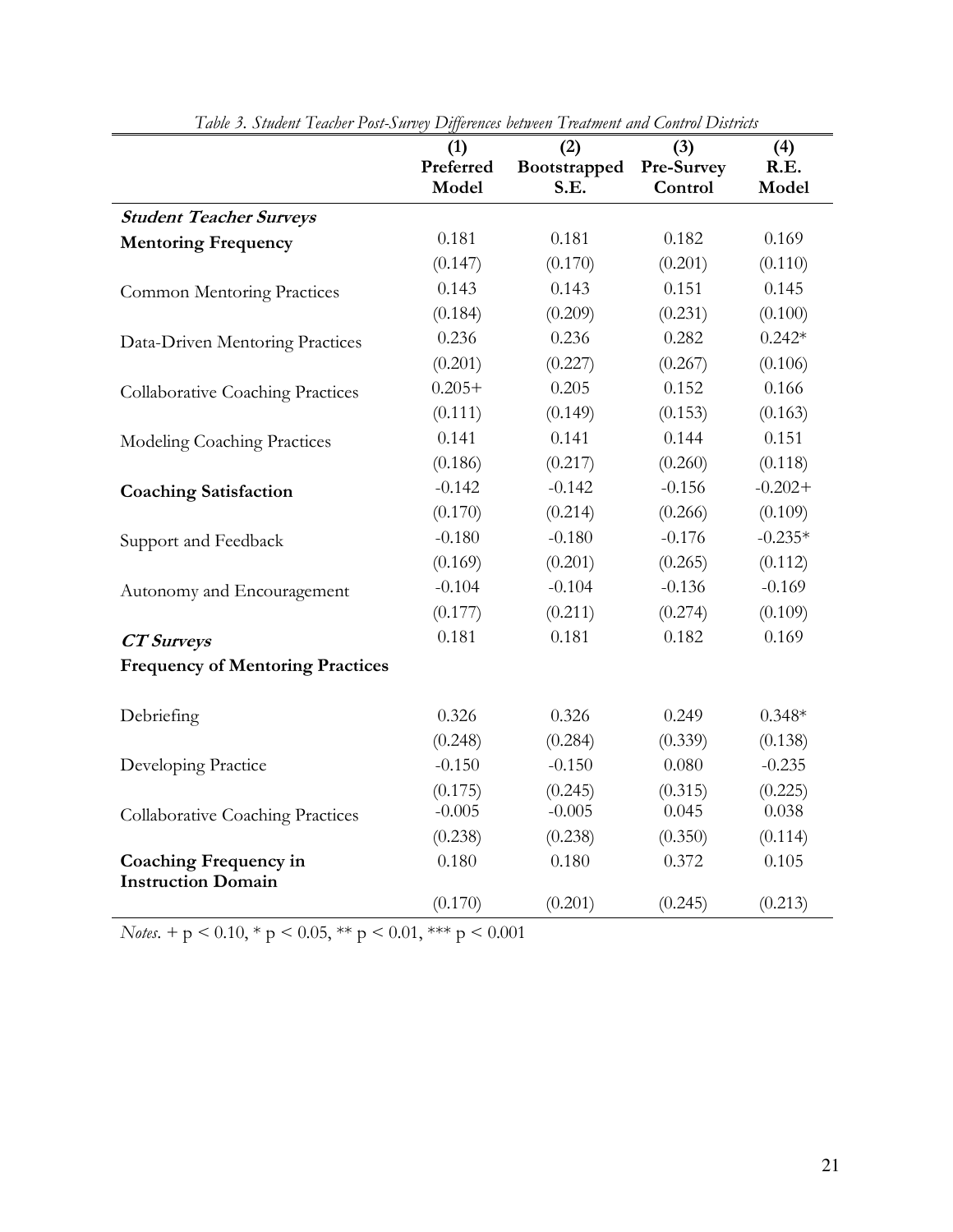Figure 1. Mediation Models between Feelings of Preparedness and Mentoring Practices



Total effect: .586 (.189), p= .002 Reduction: 2.5%

Total effect: .586 (.189), p= .002 Reduction: 11.3%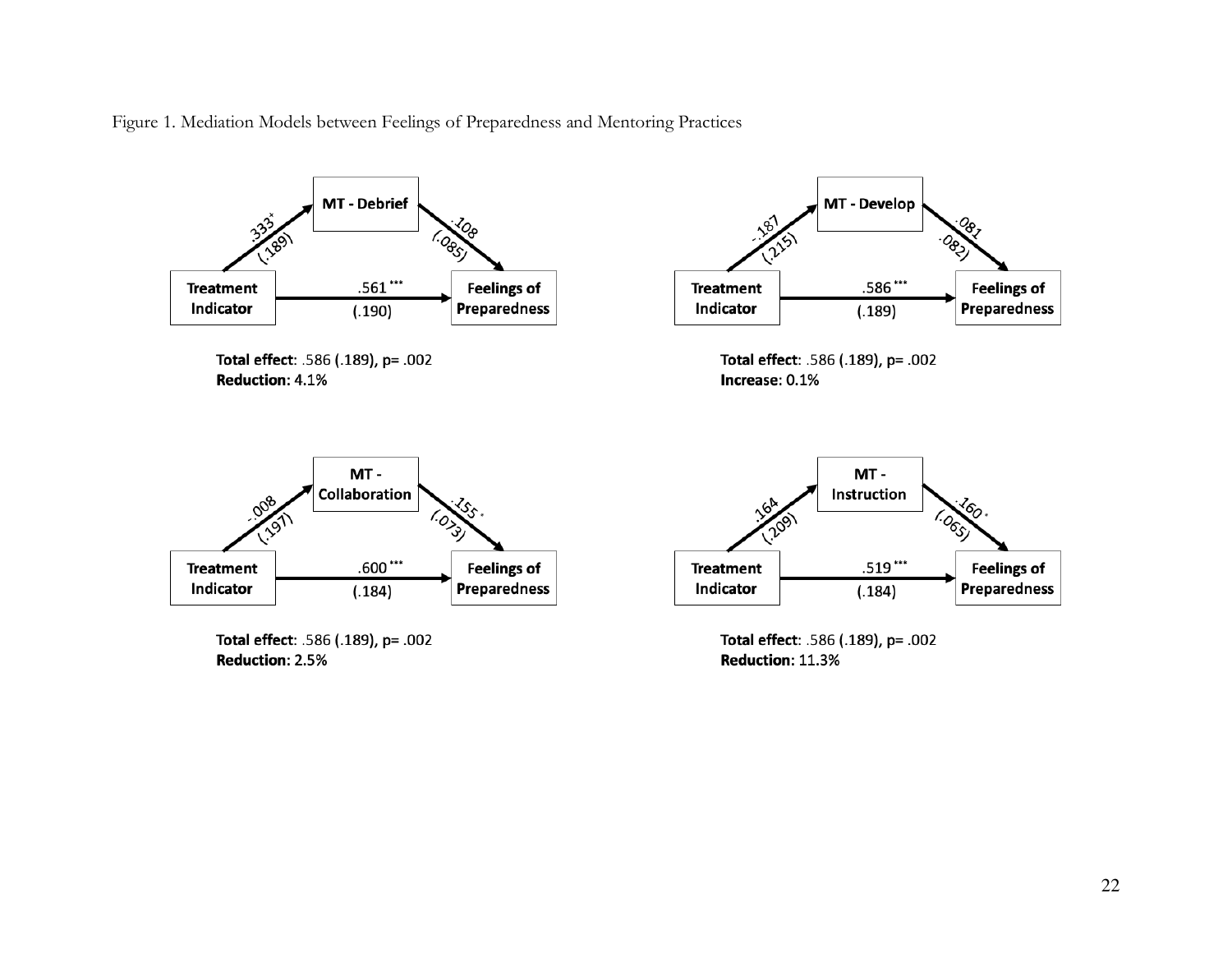|                                                            | (1)<br>Preferred<br>Model | (2)<br><b>Bootstrapped</b><br>S.E. | (3)<br>R.E. Model |
|------------------------------------------------------------|---------------------------|------------------------------------|-------------------|
| <b>Feeling of Preparedness -</b><br><b>Teaching Skills</b> | 0.317                     | 0.317                              | 0.185             |
|                                                            | (0.255)                   | (0.289)                            | (0.130)           |
| Readiness in Questioning Skills                            | 0.319                     | 0.319                              | $0.236*$          |
|                                                            | (0.263)                   | (0.273)                            | (0.118)           |
| Readiness in Other Instructional<br>Skills                 | 0.314                     | 0.314                              | 0.151             |
|                                                            | (0.252)                   | 0.244                              | (0.140)           |

|  | Appendix Table 1. Student Teacher Pre-Survey Differences between Treatment and Control Districts |  |
|--|--------------------------------------------------------------------------------------------------|--|
|  |                                                                                                  |  |

*Notes*. + p < 0.10, \* p < 0.05, \*\* p < 0.01, \*\*\* p < 0.001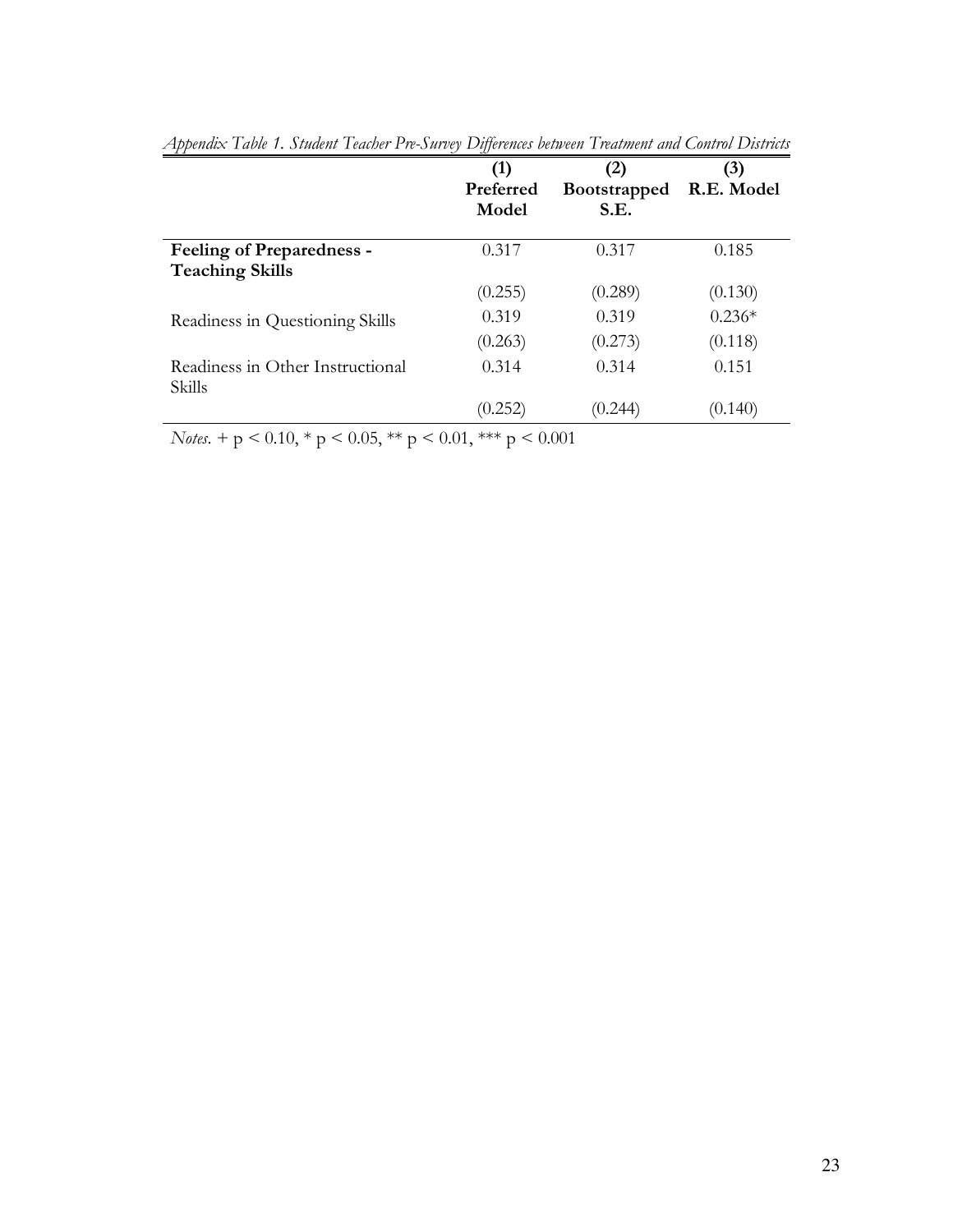|               | <b>Frequency of Mentoring Practices</b> | Coaching               |                                        |                                       |
|---------------|-----------------------------------------|------------------------|----------------------------------------|---------------------------------------|
|               | Debriefing                              | Developing<br>Practice | Collaborative<br>Coaching<br>Practices | Frequency in<br>Instruction<br>Domain |
| Support and   |                                         |                        |                                        |                                       |
| Feedback      | 0.217                                   | 0.115                  | $0.279*$                               | 0.147                                 |
|               | (0.081)                                 | (0.356)                | (0.024)                                | (0.238)                               |
| Autonomy and  |                                         |                        |                                        |                                       |
| Encouragement | 0.223                                   | 0.117                  | $0.300*$                               | 0.153                                 |
|               | (0.073)                                 | (0.349)                | (0.015)                                | (0.221)                               |

| Appendix Table 2. Correlation among PSTs' Coaching Satisfaction and CTs' Coaching Frequency Measures |  |  |
|------------------------------------------------------------------------------------------------------|--|--|
|                                                                                                      |  |  |

*Notes*. This table reports pairwise correlations between measures of PSTs' satisfaction with coaching and CTs' coaching frequency. Standard errors in parentheses.  $+p < 0.10, *p < 0.05, **$  $p \le 0.01$ , \*\*\*  $p \le 0.001$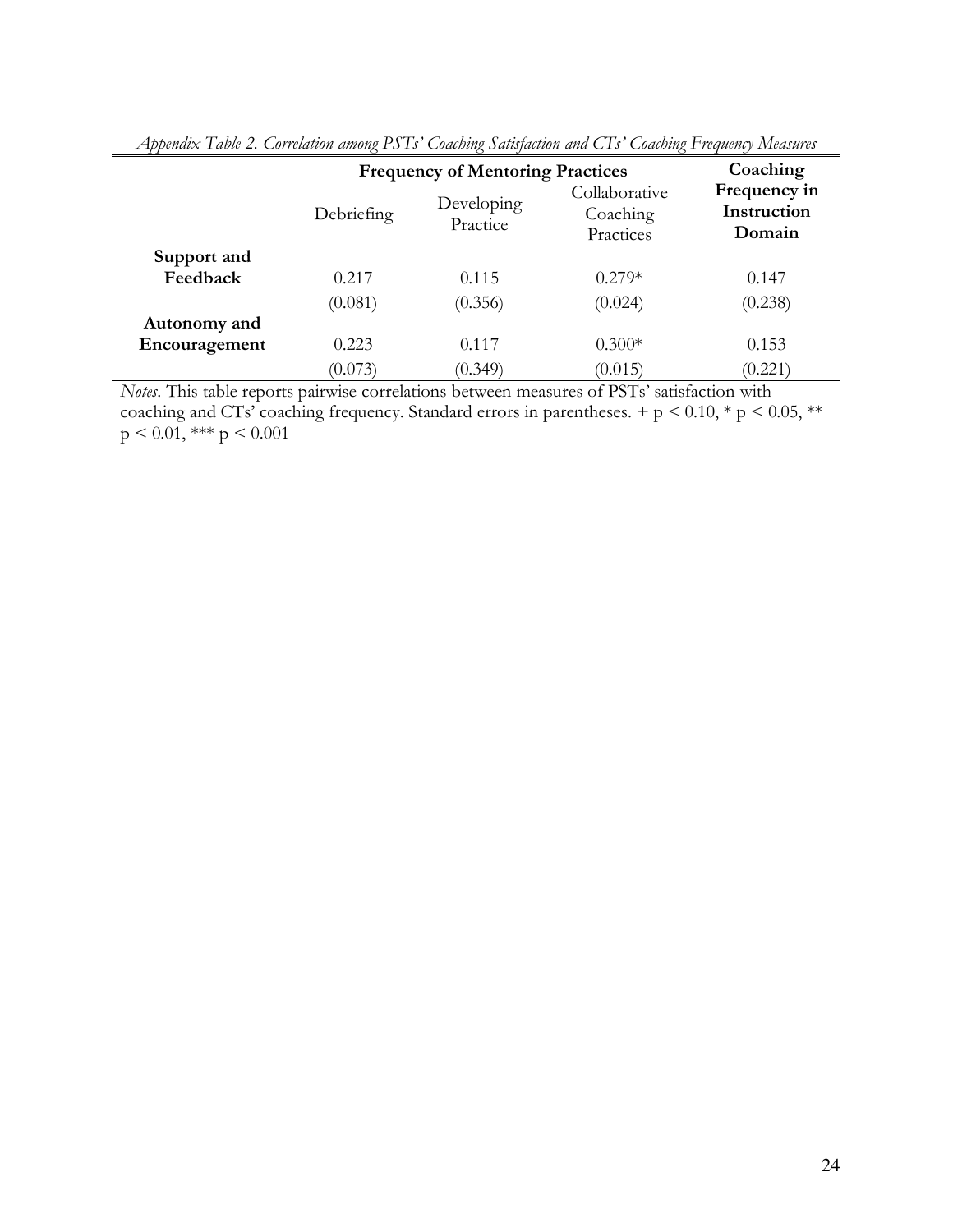#### **Appendix 1 – Psychometric Properties of Our Survey Instruments**

We use confirmatory factor analyses to calculate the factor scores for our outcomes of interest. We calculate the factor scores in Stata using the "sem" command. This decision relies on two main assumptions: (1) all observed indicators are continuous variables and (2) all observed indicators are normally distributed. Both these assumptions are somewhat standard for traditional principal component factor analyses but could lead to biased results within an SEM framework (see, Bollen, 1989, for an in-depth treatment of the validity threats in violating these assumptions). Practically, the chi squared fit statistics – and all its derivative fit indices – are sensitive to the violation of the assumption that observed variables are normally distributed. Satorra and Bentler (1994) describe a correction for these fit indices that is robust in small samples and for non-normal data.

We follow a data-driven approach to decide when and if to include error covariance terms in our models when model modification indices suggest that the inclusion of these terms would improve overall model fit. Following modification indices to improve model fit is a double-edged sword. On one hand, the inclusion of error covariance terms allows for the explicit modeling of unobserved factors that could influence participant responses to two questions that are unrelated to the latent factor of interest. On the other hand, these error covariance terms are likely to be sample specific, which might lead to overfitting of the measurement model to our data. We try to address these concerns in two ways. First, we estimate the measurement model parameters using responses from multiple TEPs in the state, some of which did not participate in the Mentors Matter Recruitment initiative. This reduces the risk to overfit our measurement models to specific features of teacher preparation of one specific program. For example, if the methods course in our partner TEP focused on the use of computers in differentiating instruction, we might observe its effects as an error covariance term between questions about preparedness in using computers and differentiating instruction. Using data from multiple TEPs reduces this risk because the effects of this specific focus would "wash out" with the inclusion of responses from other TEPs. Second, we include modification indices only when we can theoretically justify their inclusion in the model. This prevents us from blindly follow the suggestions of our statistical software and to leverage our expertise to improve the measurement models.

We now cover each latent factor that we calculated. We first report the observed reliability estimates (i.e., alpha score and inter-item correlation) for each latent sub-construct within each measure. Then, we report the results of a CFA confirming the factor structure for each item. This includes fit indices, factor loadings, correlations between latent-subfactors, and error covariance terms. Finally, we report latent reliability estimate in the form of the Raykov's rho coefficient (Raykov, 1997).